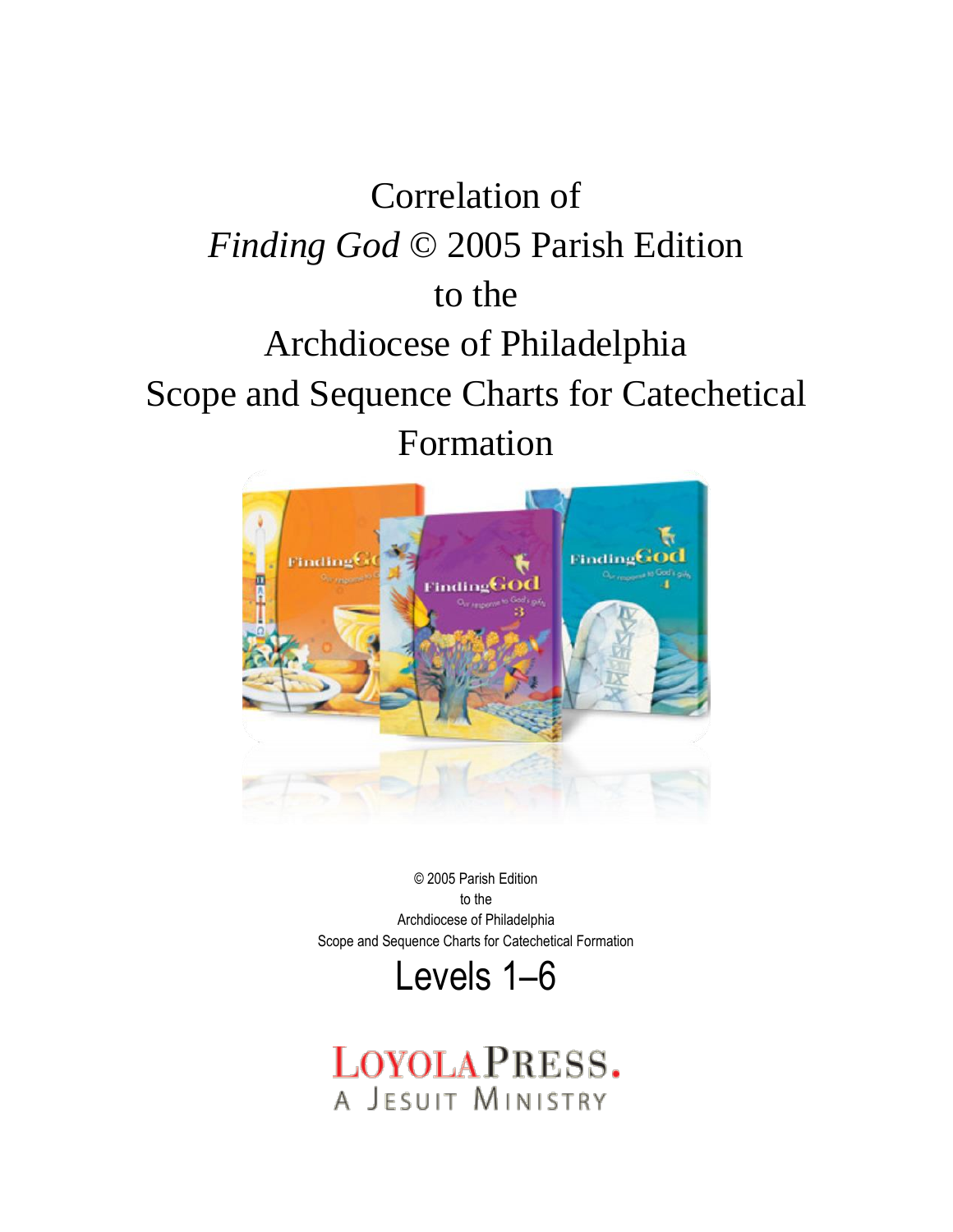# **Table of Contents**

| <b>Grade 1 Parish Edition</b> | Pages 3-7   |
|-------------------------------|-------------|
| <b>Grade 2 Parish Edition</b> | Pages 8-11  |
| <b>Grade 3 Parish Edition</b> | Pages 12-14 |
| <b>Grade 4 Parish Edition</b> | Pages 15-17 |
| <b>Grade 5 Parish Edition</b> | Pages 18-21 |
| Grade 6 Parish Edition        | Pages 22-24 |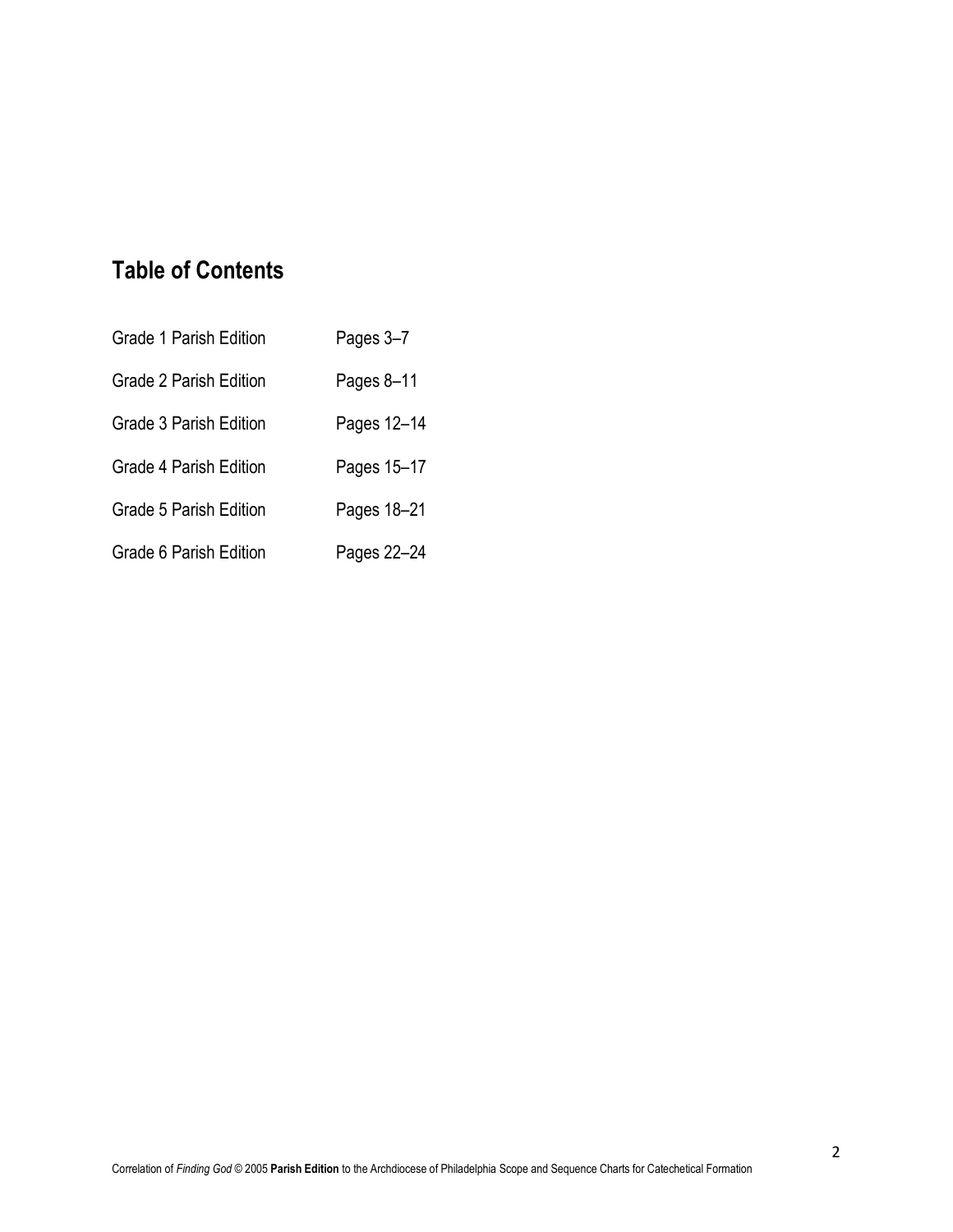|  |  | <b>Level 1-Scope and Sequence Chart</b> |
|--|--|-----------------------------------------|
|--|--|-----------------------------------------|

| Core Curriculum              |                                                                                                                                                | <b>Catechist Manual</b>                                                                                                                                                                                                                                | <b>Student Text</b>                                                                                                                                                                            | Lesson                     | Lesson                 |
|------------------------------|------------------------------------------------------------------------------------------------------------------------------------------------|--------------------------------------------------------------------------------------------------------------------------------------------------------------------------------------------------------------------------------------------------------|------------------------------------------------------------------------------------------------------------------------------------------------------------------------------------------------|----------------------------|------------------------|
| Semester 1                   | Objectives                                                                                                                                     | Chapter/Page(s)                                                                                                                                                                                                                                        | Chapter/Page(s)                                                                                                                                                                                | Scheduled<br>For<br>(Date) | Taught<br>On<br>(Date) |
| God the Father               | *First Person of the Trinity<br>*Creator of Heaven and Earth<br>*Creation of the World                                                         | Glossary, pp. 283<br>Unit 1, pp.1a-1b, 1-2<br>Session 1, pp. 1c-1f,<br>$3 - 7, 9 - 10$<br>Session 5, pp. 35a-<br>35b, 35-39<br>Session 24, pp. 187a-<br>187d, 187-194<br>Session 25, pp. 197-<br>199                                                   | Glossary, pp. 283<br>Unit 1, pp. 1-2<br>Session 1, pp. 3-7, 9-<br>10<br>Session 5, pp. 35-39<br>Session 24, pp. 187-<br>194<br>Session 25, pp. 197-<br>199                                     |                            |                        |
| Creation                     | *Human Beings:<br>-God's Image and Likeness<br>-Male and Female<br>-To Know, Love, and Serve<br>God<br>*Sacredness of Human Life               | Session 2, pp. 11a-<br>11d, 11-14, 16-18                                                                                                                                                                                                               | Session 2, pp. 11-14,<br>$16 - 18$                                                                                                                                                             |                            |                        |
| Living in God's<br>World     | *Family<br>*Church<br><b>*Religious Education Classes</b><br>*Community                                                                        | Session 5, p. 40<br>Session 11, pp. 81c-<br>81f, 86-87<br>Session 13, pp. 99a-d<br>99-106<br>Session 15, pp. 115a-<br>115d, 115-118<br>Session 23, pp. 179a-<br>179d, 179-186<br>Prayers and Practices<br>of Our Faith, pp. 253-<br>255                | Session 5, p. 40<br>Session 11, pp. 86-87<br>Session 13, pp. 99-<br>106<br>Session 15, pp. 115-<br>118<br>Session 23, pp.179-<br>186<br>Prayers and Practices<br>of Our Faith, pp. 253-<br>255 |                            |                        |
| God the Son:<br>Jesus Christ | *Second Person of the Trinity<br>*Birth and Childhood of Jesus                                                                                 | Session 6, pp.41a-<br>41f, 41-50<br>Session 10, pp. 75-76<br>Glossary, p. 279                                                                                                                                                                          | Session 6, pp. 41-50<br>Session 10, pp. 75-76<br>Glossary, p. 279                                                                                                                              |                            |                        |
| God the Son:<br>Jesus Christ | *Public Life of Jesus                                                                                                                          | Session 9, pp. 67a-<br>67d, 67-74<br>Unit 3, pp. 81a-81b,<br>$81 - 82$<br>Session 11, pp. 83-<br>85, 88-90<br>Session 16, pp. 121c-<br>121f, 123-125, 130                                                                                              | Session 9, pp. 67-74<br>Unit 3, pp. 81-82<br>Session 11, pp. 83-<br>85, 88-90<br>Session 16, pp. 123-<br>125, 130                                                                              |                            |                        |
| Mary                         | Prayer Service for All Saints<br>*Titles of Mary<br>-Mother of God<br>-Mother of the Church<br>*Days to Honor Mary<br>-October 7<br>-January 1 | All Saints Day, p. 230<br>Session 14, pp. 107a-<br>107d, 107-114<br>Session 15, p. 116<br>Glossary, p. 280<br>FindingGod.com:<br>Marian Months,<br>Marian Devotions,<br>Marian Feasts, Mary:<br>The Yes that Changed<br>the World, Marian<br>Resources | All Saints Day, p. 230<br>Session 14, pp. 107-<br>114<br>Session 15, p. 116<br>Glossary, p. 280                                                                                                |                            |                        |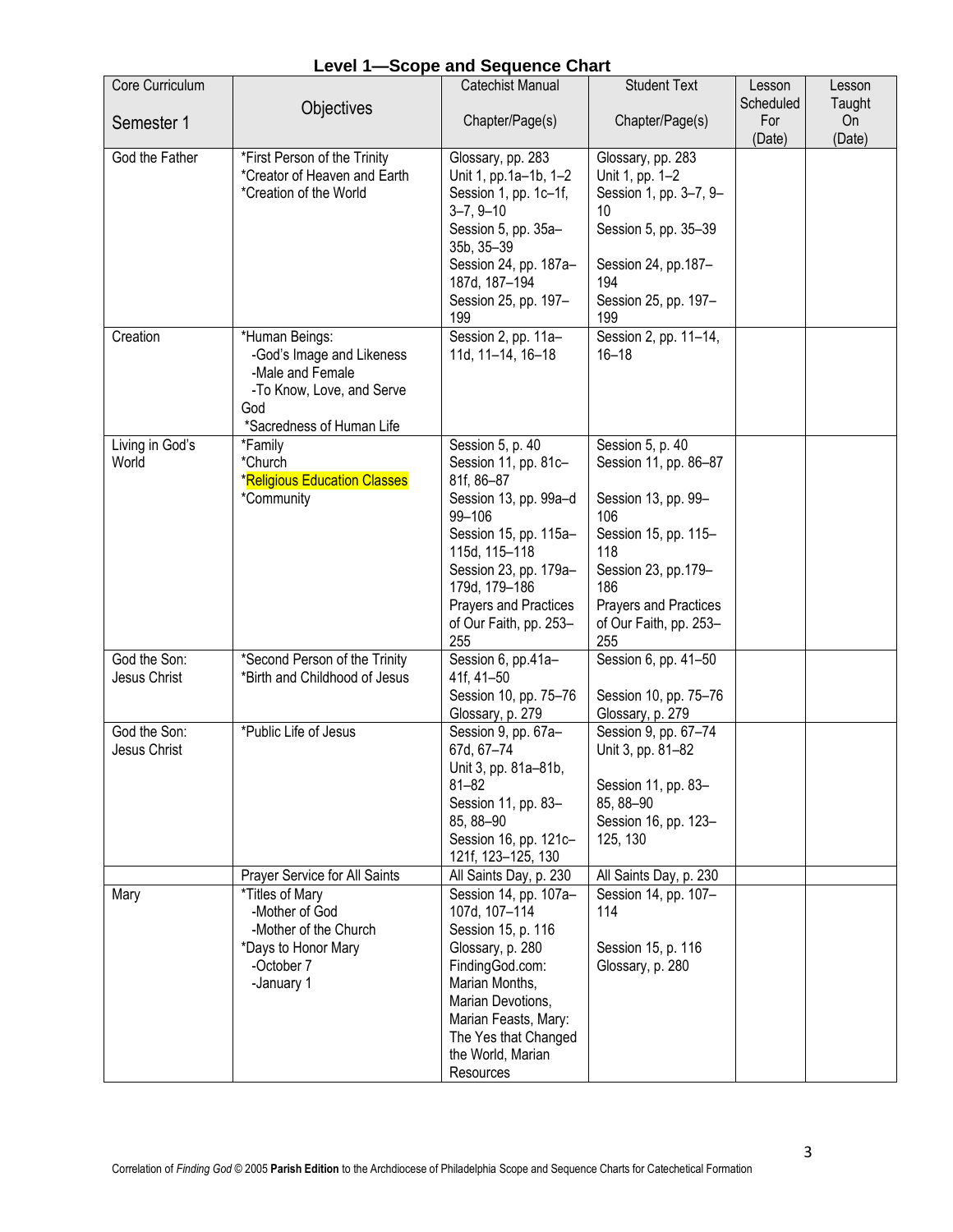| <b>Level 1-Scope and Sequence Chart</b> |                                 |                                   |                                  |  |  |  |  |
|-----------------------------------------|---------------------------------|-----------------------------------|----------------------------------|--|--|--|--|
| <b>Liturgical Year</b>                  | *Sunday                         | Session 21, p. 164                | Session 21, p. 164               |  |  |  |  |
|                                         | *Ordinary Time                  | The Year in Our                   | The Year in Our                  |  |  |  |  |
|                                         |                                 | Church, pp. 201a-                 | Church, pp. 201-202              |  |  |  |  |
|                                         |                                 | 201b, 201-202                     |                                  |  |  |  |  |
| Liturgical Year                         | *Advent                         | Advent, pp. 203-206.              | Advent, pp. 203-206              |  |  |  |  |
|                                         | *Christmas                      | Session 10, pp. 77-78             | Session 10, pp. 77-78            |  |  |  |  |
|                                         |                                 | Christmas, pp. 207-               | Christmas, pp. 207-              |  |  |  |  |
|                                         |                                 | 210                               | 210                              |  |  |  |  |
| Liturgical Year                         | *Definition of a Feast Day      | All Saints Day,                   | All Saints Day,                  |  |  |  |  |
|                                         | *October 2                      | pp. 227-230                       | pp. 227-230                      |  |  |  |  |
|                                         | *November 1                     | FindingGod.com:                   |                                  |  |  |  |  |
|                                         | *December 6                     | Guardian Angels,                  |                                  |  |  |  |  |
| Prayer                                  | *Definition of Prayer           | Saint Nicholas                    |                                  |  |  |  |  |
|                                         | *Sign of the Cross              | Definition of Prayer:             | Definition of Prayer:            |  |  |  |  |
|                                         |                                 | Session 19, pp. 147a-             | Session 19, pp. 147-             |  |  |  |  |
|                                         |                                 | 147d, 147-154                     | 154                              |  |  |  |  |
|                                         |                                 | Prayers and Practices             | Prayers and Practices            |  |  |  |  |
|                                         |                                 | of Our Faith, pp. 236-            | of Our Faith, pp. 236-           |  |  |  |  |
|                                         |                                 | 237                               | 237                              |  |  |  |  |
|                                         |                                 | Glossary, p. 281                  | Glossary, p. 281                 |  |  |  |  |
|                                         |                                 |                                   |                                  |  |  |  |  |
|                                         |                                 | Sign of the Cross:                | Sign of the Cross:               |  |  |  |  |
|                                         |                                 | Session 1, p. 8                   | Session 1, p. 8                  |  |  |  |  |
|                                         |                                 | Session 15, p. 119                | Session 15, p. 119               |  |  |  |  |
|                                         |                                 | Prayers and Practices             | <b>Prayers and Practices</b>     |  |  |  |  |
|                                         |                                 | of Our Faith, p. 238              | of Our Faith, p. 238             |  |  |  |  |
| Prayer                                  | *Sign of Cross                  | See Sign of the Cross             | See Sign of the Cross            |  |  |  |  |
|                                         | *Our Father                     | above.                            | above.                           |  |  |  |  |
|                                         |                                 |                                   |                                  |  |  |  |  |
|                                         |                                 | Our Father:                       | Our Father:                      |  |  |  |  |
|                                         |                                 | Session 7, pp. 51a-<br>51d, 51-58 | Session 7, pp. 51-58             |  |  |  |  |
|                                         |                                 | Session 8, pp. 59a-               | Session 8, pp. 59-66             |  |  |  |  |
|                                         |                                 | 59d, 59-66                        |                                  |  |  |  |  |
|                                         |                                 | Session 10, p. 79                 | Session 10, p. 79                |  |  |  |  |
|                                         |                                 | <b>Prayers and Practices</b>      | <b>Prayers and Practices</b>     |  |  |  |  |
|                                         |                                 | of Our Faith, p. 239              | of Our Faith, p. 239             |  |  |  |  |
| Prayer                                  | *Definition of prayer           | See Definition of                 | See Definition of                |  |  |  |  |
|                                         | *Sign of Cross and Our Father   | Prayer above.                     | Prayer above.                    |  |  |  |  |
|                                         | *Introduce Hail Mary and Rosary | See Sign of the Cross             | See Sign of the Cross            |  |  |  |  |
|                                         |                                 | above.                            | above.                           |  |  |  |  |
|                                         |                                 | See Our Father above.             | See Our Father above.            |  |  |  |  |
|                                         |                                 |                                   |                                  |  |  |  |  |
|                                         |                                 | Hail Mary:<br>Session 14, p. 112  | Hail Mary:<br>Session 14, p. 112 |  |  |  |  |
|                                         |                                 | Session 15, p. 119                | Session 15, p. 119               |  |  |  |  |
|                                         |                                 | Prayers and Practices             | Prayers and Practices            |  |  |  |  |
|                                         |                                 | of Our Faith, p. 240              | of Our Faith, p. 240             |  |  |  |  |
|                                         |                                 | FindingGod.com:                   |                                  |  |  |  |  |
|                                         |                                 | Praying the Hail Mary             |                                  |  |  |  |  |
|                                         |                                 | with Actions                      |                                  |  |  |  |  |
|                                         | <b>Advent Prayer Service</b>    | Advent, p. 206                    | Advent, p. 206                   |  |  |  |  |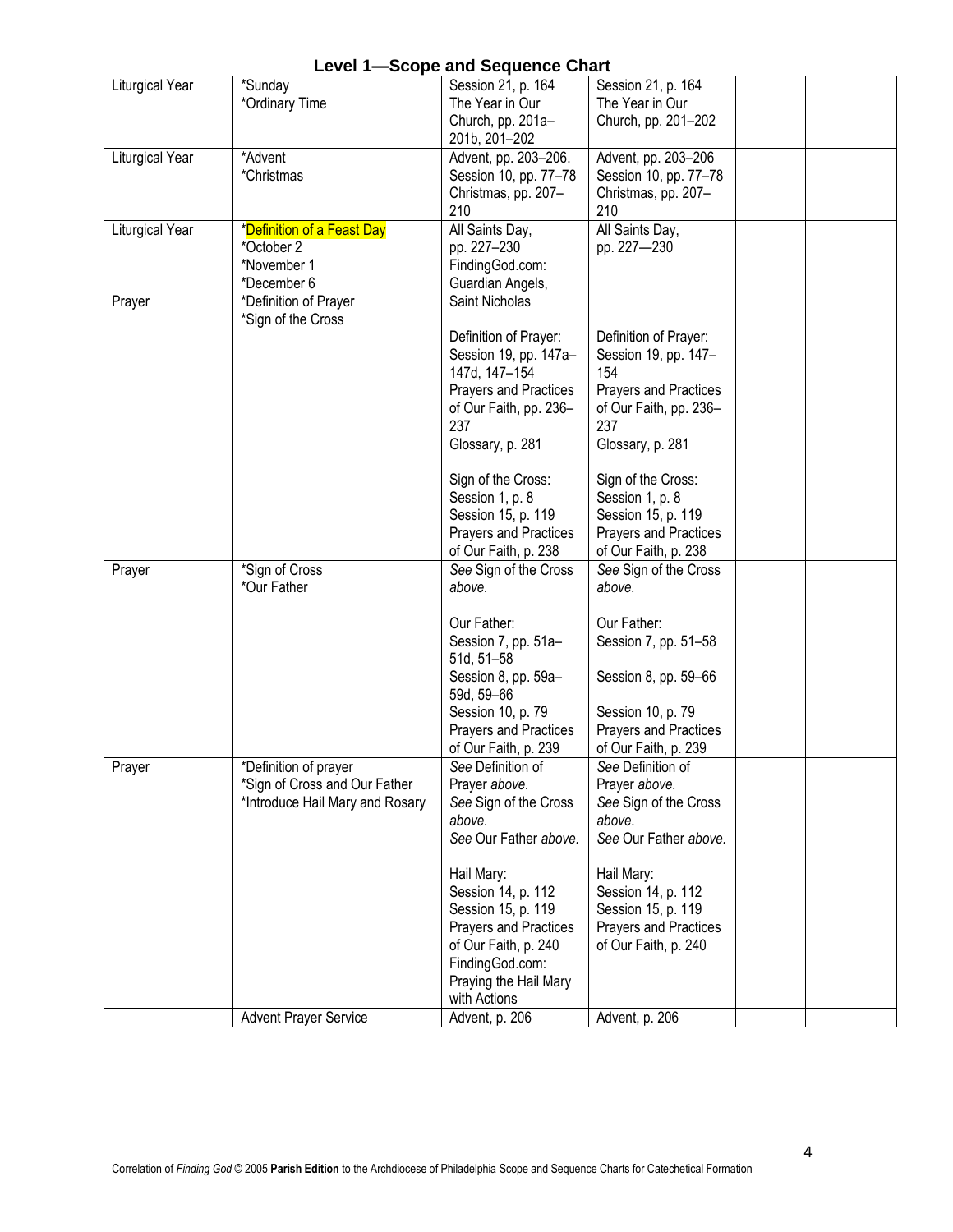|  |  | <b>Level 1-Scope and Sequence Chart</b> |
|--|--|-----------------------------------------|
|--|--|-----------------------------------------|

|                     |                                  | ooopo ana ooqachoo onan |                              |           |        |
|---------------------|----------------------------------|-------------------------|------------------------------|-----------|--------|
| Prayer              | *Sign of Cross                   | See Sign of the Cross   | See Sign of the Cross        |           |        |
|                     | *Introduce Our Father            | above.                  | above.                       |           |        |
|                     | *Introduce Hail Mary             | See Our Father above.   | See Our Father above.        |           |        |
|                     | *Introduce Grace Before Meals    | See Hail Mary above.    | See Hail Mary above.         |           |        |
|                     | *Introduce Glory Be              |                         |                              |           |        |
|                     |                                  |                         |                              |           |        |
|                     | *Introduce Angel of God          | Grace Before Meals:     | Grace Before Meals:          |           |        |
|                     |                                  | Session 18, p. 144      | Session 18, p. 144           |           |        |
|                     |                                  | Session 20, p. 158      | Session 20, p. 158           |           |        |
|                     |                                  | Prayers and Practices   | Prayers and Practices        |           |        |
|                     |                                  | of Our Faith, p. 243    | of Our Faith, p. 243         |           |        |
|                     |                                  |                         |                              |           |        |
|                     |                                  | Glory Be:               | Glory Be:                    |           |        |
|                     |                                  | Session 4, p. 32        | Session 4, p. 32             |           |        |
|                     |                                  | Session 5, p. 39        | Session 5, p. 39             |           |        |
|                     |                                  | Session 20, p. 159      | Session 20, p. 159           |           |        |
|                     |                                  | Prayers and Practices   | Prayers and Practices        |           |        |
|                     |                                  | of Our Faith, p. 239    | of Our Faith, p. 239         |           |        |
| Worship             | *Liturgy of the Word Responses   | Session 2, p. 15        | Session 2, p. 15             |           |        |
|                     | for Reading and Gospel           | Session 3, pp. 19a-     | Session 3, pp. 19-26         |           |        |
| Sacramentals        | *Holy Water                      | 19d, 19-26              |                              |           |        |
|                     | *Cross                           | Prayers and Practices   | Prayers and Practices        |           |        |
|                     | *Crucifix                        | of Our Faith, pp. 234-  |                              |           |        |
|                     |                                  |                         | of Our Faith, pp. 234-       |           |        |
|                     | <b>*Blessed medals</b>           | 235                     | 235                          |           |        |
|                     | *Rosary                          | Glossary, p.280         | Glossary, p.280              |           |        |
|                     |                                  | Holy Water: see         | Holy Water: see              |           |        |
|                     |                                  | Baptism below.          | Baptism below.               |           |        |
|                     |                                  | Glossary, p. 278        | Glossary, p. 278             |           |        |
|                     |                                  |                         |                              |           |        |
|                     |                                  |                         |                              |           |        |
|                     |                                  | Prayers and Practices   | Prayers and Practices        |           |        |
|                     |                                  | of Our Faith, pp. 248-  | of Our Faith, pp. 248-       |           |        |
|                     |                                  | 249                     | 249                          |           |        |
|                     |                                  | FindingGod.com:         |                              |           |        |
|                     |                                  |                         |                              |           |        |
|                     |                                  | Mysteries of the        |                              |           |        |
|                     |                                  | Rosary, Praying the     |                              |           |        |
|                     |                                  | Rosary, Rosary          |                              |           |        |
|                     |                                  | Meditations             |                              |           |        |
| Core Curriculum     |                                  | <b>Catechist Manual</b> | <b>Student Text</b>          | esson     | Lesson |
|                     | Objectives                       |                         |                              | Scheduled | Taught |
| Semester 2          |                                  | Chapter/Page(s)         | Chapter/Page(s)              | For       | On     |
|                     |                                  |                         |                              | (Date)    | (Date) |
| God the Holy Spirit | *Third Person of the Trinity     | Session 4, pp. 27a-     | Session 4, pp. 27-34         |           |        |
|                     | *Holy Spirit Within Us           | 27d, 27-34              |                              |           |        |
|                     |                                  |                         |                              |           |        |
|                     | -Received in Baptism             | Session 12, pp. 91a-    | Session 12, pp. 91-98        |           |        |
|                     | -Gift of God's Love to Us        | 91d, 91-98              |                              |           |        |
| Sacraments          | *Define Sacraments of Initiation | Session 16, pp. 126-    | Session 16, pp. 126-         |           |        |
|                     | *Baptism                         | 129                     | 129                          |           |        |
|                     | -Effects                         | Session 17, pp. 131a-   | Session 17, pp. 131-         |           |        |
|                     | -Symbols                         | 131d, 131-138           | 138                          |           |        |
|                     | -Words                           | Session 20, pp. 155-    |                              |           |        |
|                     | -Minister                        | 160                     | Session 20, pp. 155-         |           |        |
|                     |                                  | Prayers and Practices   | 160                          |           |        |
|                     |                                  | of Our Faith, pp. 244-  | <b>Prayers and Practices</b> |           |        |
|                     |                                  | 245                     |                              |           |        |
|                     |                                  |                         | of Our Faith, pp. 244-       |           |        |
|                     |                                  | Glossary, pp. 274, 278  | 245                          |           |        |
|                     |                                  |                         | Glossary, pp. 274, 278       |           |        |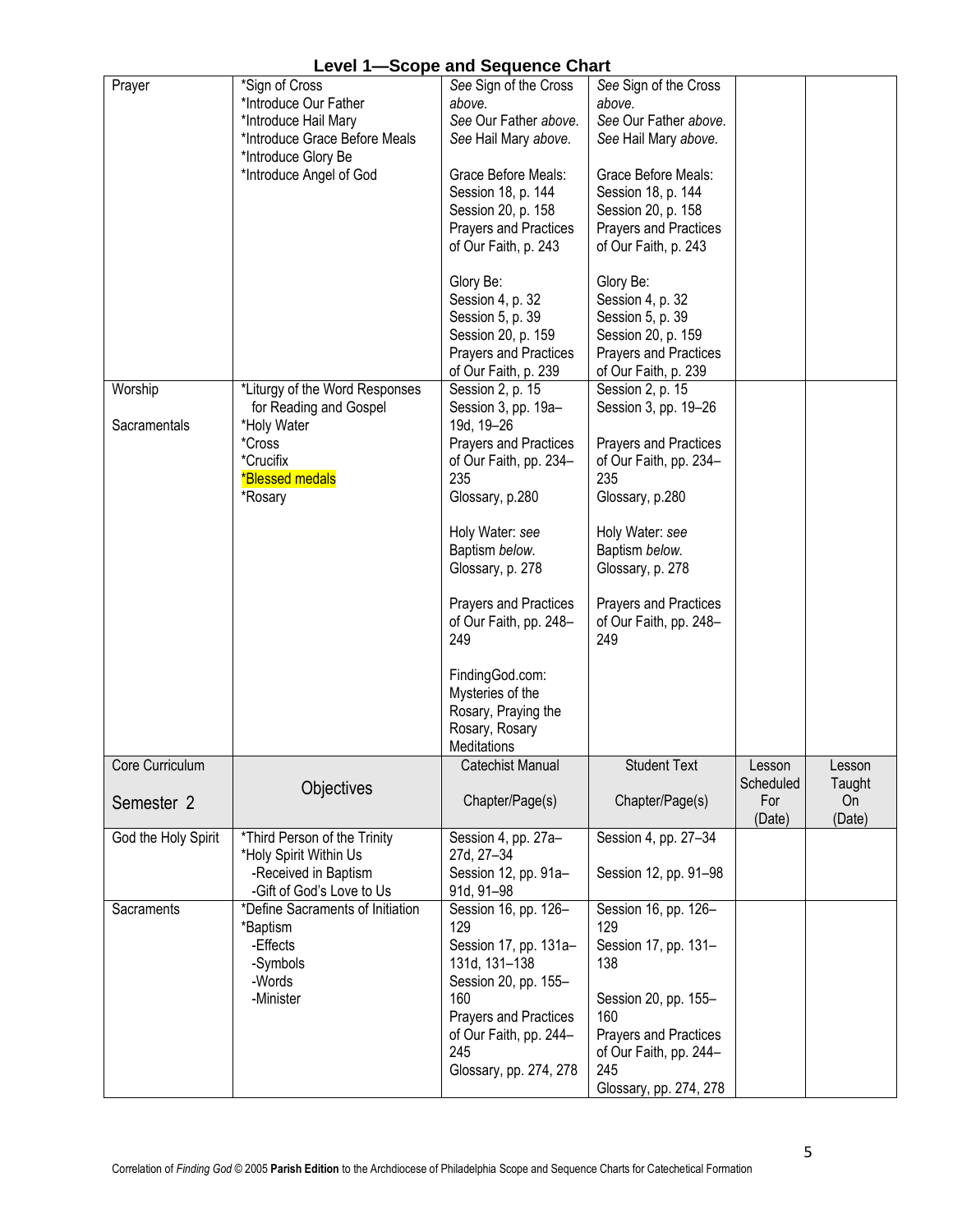| Sacraments             | *Confirmation                   | $\sim$ and $\sim$ and $\sim$<br>Session 18, pp. 139a- | Session 18, pp. 139-         |  |
|------------------------|---------------------------------|-------------------------------------------------------|------------------------------|--|
|                        | *Eucharist                      | 139d, 139-146                                         | 146                          |  |
| Liturgical Year        | *Introduce Feast Days           |                                                       |                              |  |
|                        | -January 5                      | Prayers and Practices                                 | <b>Prayers and Practices</b> |  |
|                        | -March 3                        | of Our Faith, p. 245                                  | of Our Faith, p. 245         |  |
|                        | -March 19                       | Glossary, pp. 275, 277                                | Glossary, pp. 275, 277       |  |
|                        |                                 |                                                       |                              |  |
|                        |                                 | Unit 2, pp. 41a-41b                                   | Unit 2, pp. 41-42            |  |
|                        |                                 | $41 - 42$                                             |                              |  |
|                        |                                 | FindingGod.com:                                       |                              |  |
|                        |                                 | Saint John Neumann,                                   |                              |  |
|                        |                                 | Saint Katharine Drexel                                |                              |  |
| Liturgical Year        | *Lent                           | Lent, pp. 211-213                                     | Lent, pp. 211-213            |  |
| Sacramentals           | *Palms                          | Prayers and Practices                                 | Prayers and Practices        |  |
|                        | *Blessed Ashes                  | of Our Faith, pp.248-                                 | of Our Faith, pp. 248-       |  |
|                        | *Cross                          | 249                                                   | 249                          |  |
|                        | *Crucifix                       |                                                       |                              |  |
| Prayer                 | *Review Definition, Our Father, | See prayer sections                                   | See prayer sections          |  |
|                        | Hail Mary and Glory Be          | above.                                                | above.                       |  |
|                        | *Introduce Prayer Expressions   |                                                       |                              |  |
|                        | "Keeping God's Children Safe"   |                                                       |                              |  |
|                        | <b>Personal Safety Lesson</b>   |                                                       |                              |  |
| Prayer                 | *Introduce Way of the Cross     | FindingGod.com:                                       |                              |  |
|                        |                                 | Stations of the Cross                                 |                              |  |
|                        |                                 | for Children                                          |                              |  |
| <b>Liturgical Year</b> | *Holy Week                      | Holy Week, pp. 215-                                   | Holy Week, pp. 215-          |  |
|                        |                                 | 218                                                   | 218                          |  |
| Liturgical Year        | *Easter                         | Easter, pp. 219-222                                   | Easter, pp. 219-222          |  |
|                        |                                 | Pentecost, pp. 223-                                   | Pentecost, pp. 223-          |  |
|                        |                                 | 226                                                   | 226                          |  |
|                        | Lenten Prayer Service or        | Lent, p. 214                                          | Lent, p. 214                 |  |
| Social Justice         | *Lenten Project for the Hungry  |                                                       |                              |  |
| Prayer                 | *Introduce the Rosary           | Session 14, p. 111                                    | Session 14, p. 111           |  |
| Sacramentals           | *Statues and Pictures           | FindingGod.com:                                       |                              |  |
|                        |                                 | Mysteries of the                                      |                              |  |
|                        |                                 | Rosary, Praying the                                   |                              |  |
|                        |                                 | Rosary, Rosary                                        |                              |  |
|                        |                                 | Meditations                                           |                              |  |
| Worship                | *Reading and Gospel             | There are Scripture                                   | There are Scripture          |  |
| Social Justice         | Responses                       | readings in every                                     | readings in every            |  |
|                        | *Awareness to be Peacemakers    | session; see "Reading                                 | session; see "Reading        |  |
|                        |                                 | God's Word."                                          | God's Word."                 |  |
|                        |                                 | Prayers and Practices                                 | Prayers and Practices        |  |
|                        |                                 | of Our Faith, pp. 234-                                | of Our Faith, pp. 234-       |  |
|                        |                                 | 235                                                   | 235                          |  |
|                        |                                 | Unit 5, pp. 161a-161b,                                | Unit 5, pp. 161-162          |  |
|                        |                                 | 161-162                                               |                              |  |
|                        |                                 | Session 21, pp. 161c-                                 | Session 21, pp. 163-         |  |
|                        |                                 | 161f, 163-170                                         | 170                          |  |
|                        |                                 | Session 22, pp. 171a-                                 | Session 22, pp. 170-         |  |
|                        |                                 | 171d, 171-178                                         | 178                          |  |
|                        |                                 | Session 25, pp. 195a-                                 | Session 25, pp. 195-         |  |
|                        |                                 | 195b, 195-196                                         | 196                          |  |
|                        |                                 | Prayers and Practices                                 | Prayers and Practices        |  |
|                        |                                 | of Our Faith, pp. 250-                                | of Our Faith, pp. 250-       |  |
|                        |                                 | 253                                                   | 253                          |  |
| Mary                   | *Mary's Month and Color         |                                                       |                              |  |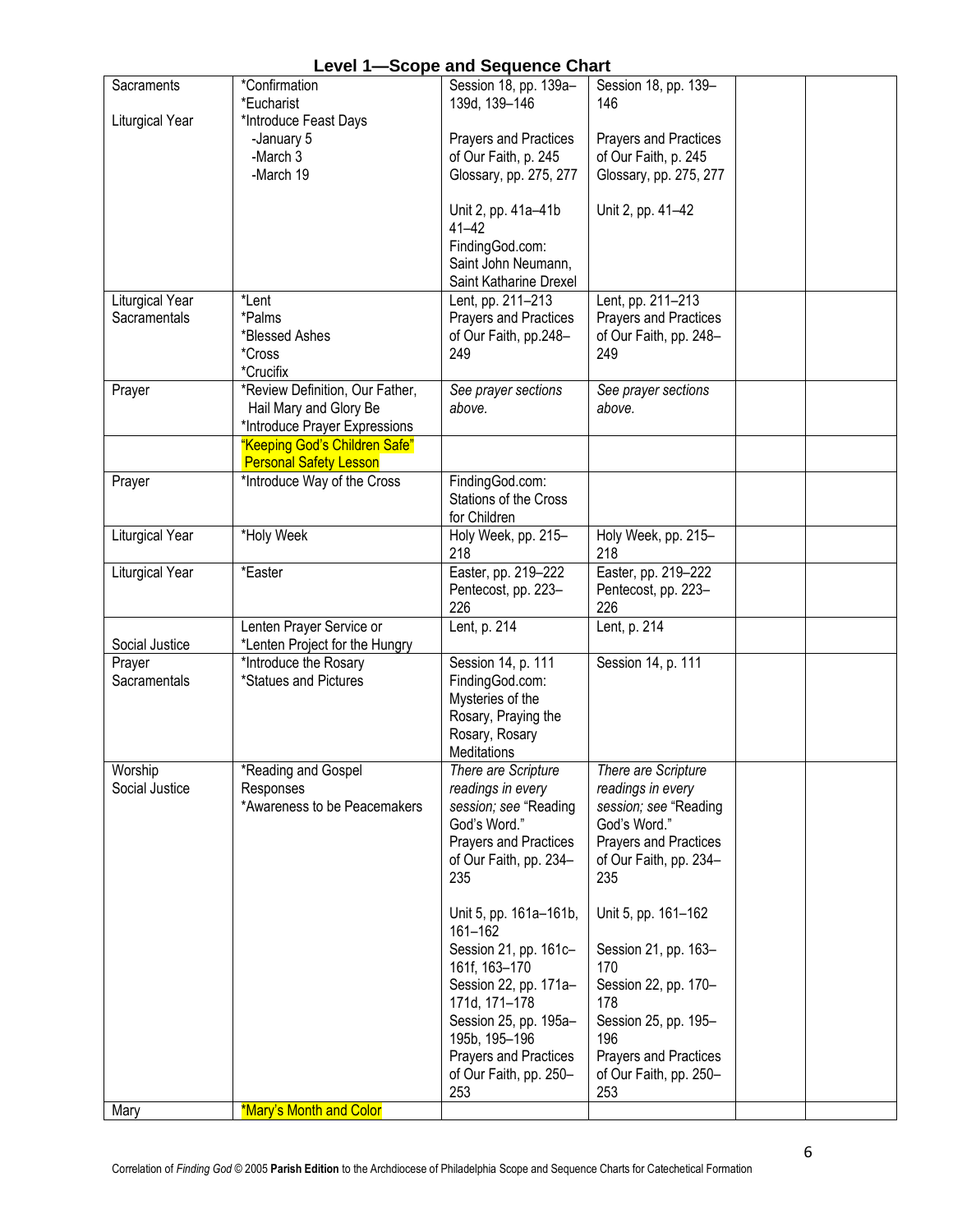| <b>Level 1-Scope and Sequence Chart</b> |  |  |
|-----------------------------------------|--|--|
|-----------------------------------------|--|--|

| Mary                    | *Special Activities and Devotions                                                                                                                                                       | Session 14, pp.109,<br>112, 114<br>FindingGod.com:<br>Mary: The Yes that<br>Changed the World,<br>Marian Resources | Session 14, pp. 109,<br>112, 114 |  |
|-------------------------|-----------------------------------------------------------------------------------------------------------------------------------------------------------------------------------------|--------------------------------------------------------------------------------------------------------------------|----------------------------------|--|
|                         | May Devotion                                                                                                                                                                            | See above.                                                                                                         | See above.                       |  |
| Level 1<br>Mastery List | *Creation<br>*God the Father and Son<br>*Sacrament of Baptism<br>*Mary, Mother of God<br>*Sign of the Cross<br>*Our Father<br>*Hail Mary<br>*Glory Be<br>*Liturgical Seasons and Colors |                                                                                                                    |                                  |  |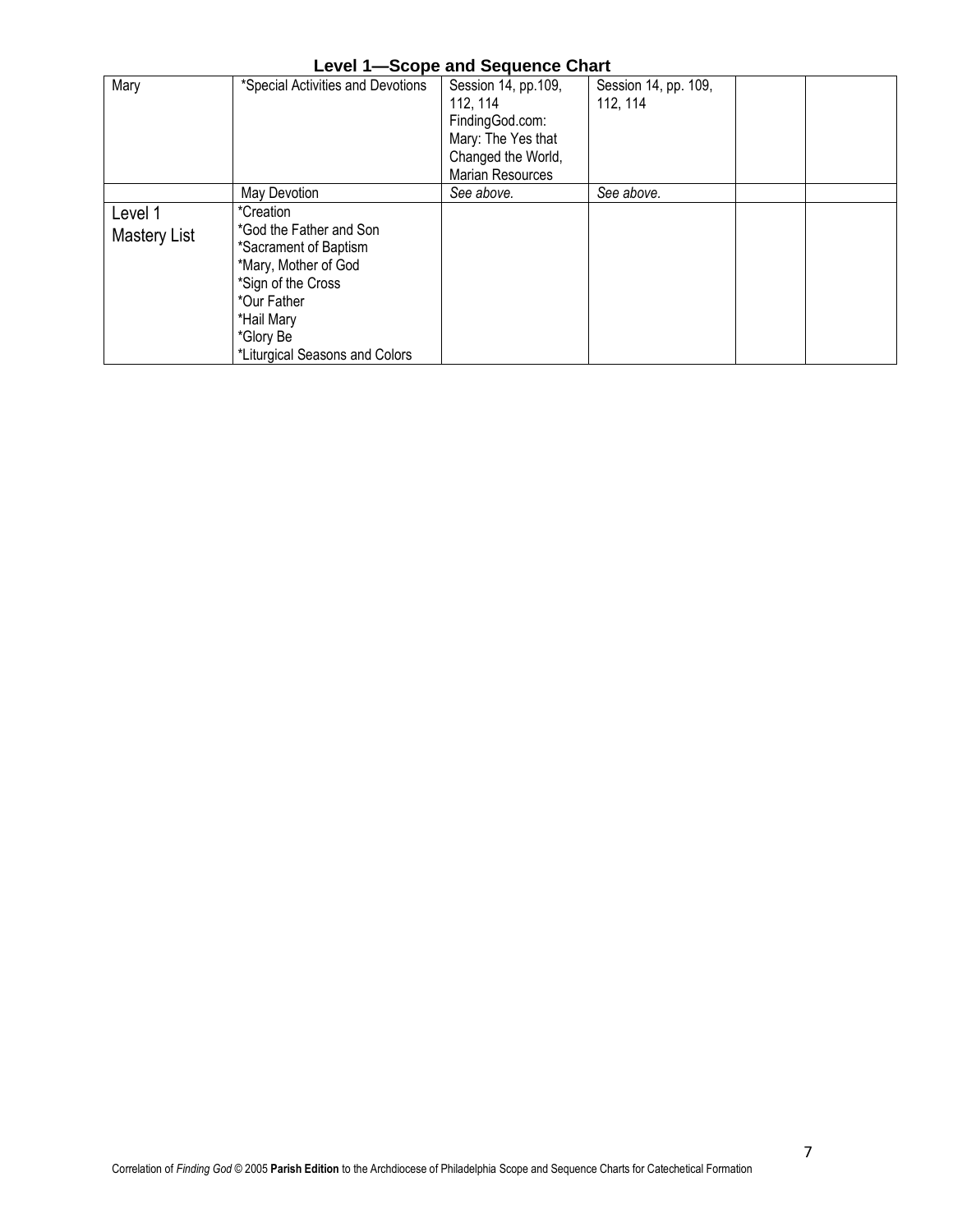| Core Curriculum          |                                                     | Catechist Manual                | <b>Student Text</b>             | Lesson Scheduled | Lesson Taught |
|--------------------------|-----------------------------------------------------|---------------------------------|---------------------------------|------------------|---------------|
|                          | Objectives                                          |                                 |                                 | For              | On            |
| Semester 1               |                                                     | Chapter/Page(s)                 | Chapter/Page(s)                 | (Date)           | (Date)        |
| The Blessed              | *Central Mystery                                    |                                 |                                 |                  |               |
| <b>Trinity</b>           | *Three Persons in One God                           | Session 1, pp.                  | Session 1, pp.                  |                  |               |
|                          | *Sign of the Cross                                  | $3 - 10$                        | $3 - 10$                        |                  |               |
|                          |                                                     | Session 5, p. 38                | Session 5, p. 38                |                  |               |
| Sacraments               | *Definition                                         | Session 16, pp.                 | Session 16, pp.                 |                  |               |
| Sacrament of             | *Baptism                                            | 121d-130                        | 123-130                         |                  |               |
| Initiation               | -Effects/Indelible Mark                             |                                 |                                 |                  |               |
|                          | -Membership                                         | Session 20, p.                  | Session 20, p.                  |                  |               |
| Sacraments               | -Grace<br>*Baptism: Rite and Symbols                | 156<br>Session 11, pp.          | 156<br>Session 11, pp.          |                  |               |
| Sacramentals &           | *Holy Water                                         | 81c-90                          | 83-90                           |                  |               |
| <b>Holy Actions</b>      | *Blessing                                           |                                 |                                 |                  |               |
|                          | *Crucifix                                           | The Effective                   |                                 |                  |               |
|                          | <b>*Blessed Medals</b>                              | Catechist, EC7                  |                                 |                  |               |
| Sacrament of             | *Confirmation                                       | Session 16, pp.                 | Session 16, pp.                 |                  |               |
| Confirmation             | -Effects/Signs<br>-Ministers                        | 121d-130                        | 121d-130                        |                  |               |
|                          | -Laying of Hands                                    |                                 |                                 |                  |               |
|                          | *Eucharist                                          | Session 19, pp.                 | Session 19, pp.                 |                  |               |
|                          | -Names/Scripture                                    | 147a-154                        | 147-154                         |                  |               |
|                          | -Celebration/Mass                                   |                                 |                                 |                  |               |
|                          | -Real Presence                                      | Session 20, p.                  | Session 20, p.                  |                  |               |
|                          |                                                     | 155                             | 155                             |                  |               |
| Mary<br>Liturgical Year  | *October 7 (Teach the Rosary)<br>*Ordinary Time     | Prayers and<br>Practices of Our | Prayers and<br>Practices of Our |                  |               |
|                          | *Sunday                                             | Faith, pp. 244-                 | Faith, pp. 244-                 |                  |               |
|                          | *October 4                                          | 245                             | 245                             |                  |               |
|                          |                                                     |                                 |                                 |                  |               |
|                          |                                                     | Liturgical Year,                | Liturgical Year,                |                  |               |
|                          |                                                     | pp. 201-202                     | pp. 201-202                     |                  |               |
|                          |                                                     | FindingGod.com                  |                                 |                  |               |
|                          |                                                     | "Blessing of the                |                                 |                  |               |
|                          |                                                     | Animals"                        |                                 |                  |               |
| Liturgical Year          | *November 1 *Prayer Service for All                 | All Saints Day,                 | All Saints Day,                 |                  |               |
|                          | Saints                                              | pp. 227-230                     | pp. 227-230                     |                  |               |
| Sacraments of<br>Healing | *Sacraments of Healing<br>*Penance & Reconciliation | Session 12, pp.<br>$91a - 98$   | Session 12, pp.<br>$91 - 98$    |                  |               |
|                          | -Names and Scripture Stories                        |                                 |                                 |                  |               |
|                          | -Sin and Forgiveness                                | Session 22, pp.                 | Session 22, pp.                 |                  |               |
| Social Justice           | *Need to Forgive Others                             | 171a-178                        | 171-178                         |                  |               |
|                          |                                                     |                                 |                                 |                  |               |
|                          |                                                     | Session 24, p.                  | Session 24, p.                  |                  |               |
|                          |                                                     | 191                             | 191                             |                  |               |
|                          |                                                     | Session 15, pp.                 | Session 15, pp.                 |                  |               |
|                          |                                                     | 116-117                         | 116-117                         |                  |               |
| Sacrament of             | *Penance                                            | Session 13, pp.                 | Session 13, pp.                 |                  |               |
| Healing                  | *Form for Penance                                   | 99a-106                         | 99-106                          |                  |               |
| Sacraments of            | *Introduce Anointing of the Sick                    | Prayers and                     | Prayers and                     |                  |               |
| Healing                  |                                                     | Practices of Our                | Practices of Our                |                  |               |
|                          |                                                     | Faith, p. 248                   | Faith, p. 248                   |                  |               |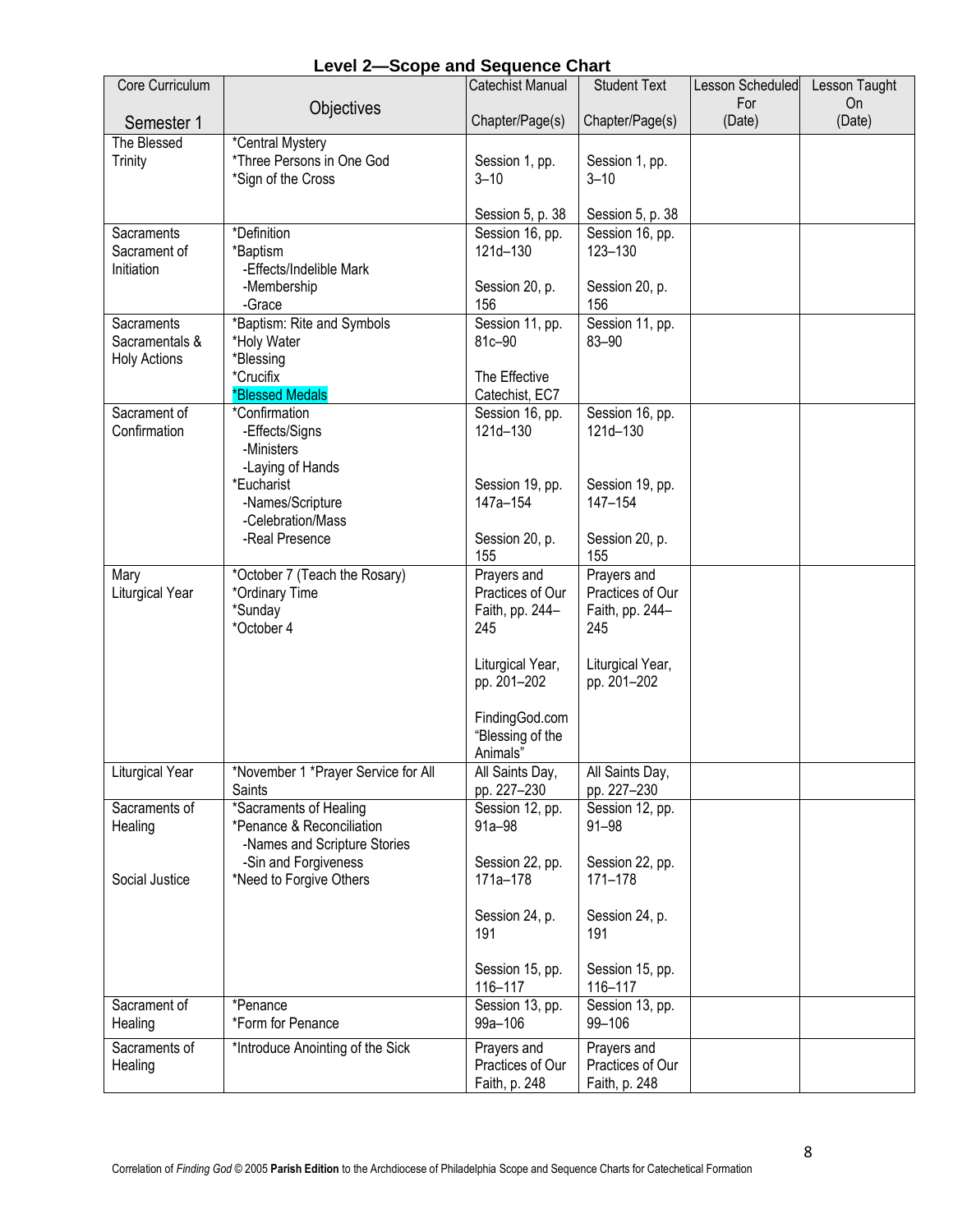|                    | Level 2—300pe and Sequence Chart           |                           |                              |                  |               |
|--------------------|--------------------------------------------|---------------------------|------------------------------|------------------|---------------|
| Sacraments at the  | *Introduce Matrimony                       | Prayers and               | Prayers and                  |                  |               |
| Service of         | *Introduce Holy Orders                     | Practices of Our          | Practices of Our             |                  |               |
| Communion          |                                            | Faith, p. 249             | Faith, p. 249                |                  |               |
| Mary               | *Titles                                    | FindingGod.com:           |                              |                  |               |
|                    |                                            |                           |                              |                  |               |
|                    | *December 8                                | "Marian Feast"            |                              |                  |               |
|                    | *January 1                                 |                           |                              |                  |               |
| Liturgical Year    |                                            | FindingGod.com:           |                              |                  |               |
|                    | *December 6                                | "Saint Nicholas"          |                              |                  |               |
|                    | *January 5                                 |                           |                              |                  |               |
|                    |                                            |                           |                              |                  |               |
|                    |                                            | FindingGod.com:           |                              |                  |               |
|                    |                                            | "Four Servants of         |                              |                  |               |
|                    |                                            | God," "Saint              |                              |                  |               |
|                    |                                            | John Neumann"             |                              |                  |               |
| Liturgical Year    | *Advent & Christmas                        | Advent, pp. 203,          | Advent, pp. 203,             |                  |               |
| Social Justice     | *Mission Awareness and Project             | 204, 206                  | 204, 206                     |                  |               |
|                    |                                            |                           |                              |                  |               |
|                    |                                            |                           |                              |                  |               |
|                    |                                            | Christmas, pp.            | Christmas, pp.               |                  |               |
|                    |                                            | 207-210                   | 207-210                      |                  |               |
|                    | Advent Prayer Service and Project          | Advent, p. 205            | Advent, p. 205               |                  |               |
|                    |                                            |                           |                              |                  |               |
|                    |                                            |                           |                              |                  |               |
| Prayer             | *Definition                                | The Effective             |                              |                  |               |
|                    | <i>*Traditional</i>                        | Catechist, pp.            |                              |                  |               |
|                    | *Spontaneous                               | EC6-EC9                   |                              |                  |               |
|                    |                                            |                           |                              |                  |               |
|                    |                                            | Prayers and               | Prayers and                  |                  |               |
|                    |                                            | Practices of Our          | Practices of Our             |                  |               |
|                    |                                            |                           |                              |                  |               |
|                    |                                            | Faith, pp. 234-           | Faith, pp. 234-              |                  |               |
|                    |                                            | 244                       | 244                          |                  |               |
|                    |                                            |                           |                              |                  |               |
|                    | <b>First Reconciliation Tour of the</b>    |                           |                              |                  |               |
|                    | <b>Confessional or Similar Activity</b>    |                           |                              |                  |               |
|                    |                                            |                           |                              |                  |               |
| Core Curriculum    |                                            | <b>Catechist Manual</b>   | Student Text                 | Lesson Scheduled | Lesson Taught |
|                    | Objectives                                 |                           |                              | For              | <b>On</b>     |
| Semester 2         |                                            | Chapter/Page(s)           | Chapter/Page(s)              | (Date)           | (Date)        |
|                    | *Genuflection                              |                           |                              |                  |               |
| <b>Holy Action</b> |                                            | Session 2, pp.            | Session 2, pp.               |                  |               |
| The Mass           | *Introductory Rites                        | $15 - 17$                 | $15 - 17$                    |                  |               |
|                    | *Liturgy of the Word                       |                           |                              |                  |               |
|                    |                                            | Prayers and               | Prayers and                  |                  |               |
|                    |                                            | Practices of Our          | Practices of Our             |                  |               |
|                    |                                            | Faith, p. 250             | Faith, p. 250                |                  |               |
|                    |                                            |                           |                              |                  |               |
|                    |                                            |                           |                              |                  |               |
|                    |                                            | Session 18, pp.           | Session 18, pp.              |                  |               |
|                    |                                            | 139a-146                  | 139-146                      |                  |               |
| The Mass           | *Liturgy of the Eucharist                  | Session 19, pp.           | Session 19, pp.              |                  |               |
|                    |                                            | 147c-154                  | 147-154                      |                  |               |
| The Mass           | *Liturgy of the Eucharist                  | Session 19, pp.           | Session 19, pp.              |                  |               |
|                    |                                            | 147c-154                  | 147-154                      |                  |               |
|                    | *Concluding Rite                           |                           |                              |                  |               |
|                    |                                            |                           |                              |                  |               |
|                    |                                            | Prayers and               | Prayers and                  |                  |               |
|                    |                                            | Practices of Our          | Practices of Our             |                  |               |
|                    |                                            | Faith, p. 255             | Faith, p. 255                |                  |               |
| Liturgical Year    | *March 3                                   | FindingGod.com:           |                              |                  |               |
|                    | *March 19                                  | "Saint Katharine          |                              |                  |               |
|                    |                                            | Drexel,"                  |                              |                  |               |
|                    |                                            |                           |                              |                  |               |
|                    |                                            | "St. Joseph"              |                              |                  |               |
|                    | 1 <sup>st</sup> Reconciliation Preparation | Session 12, pp.<br>91a-98 | Session 12, pp.<br>$91 - 98$ |                  |               |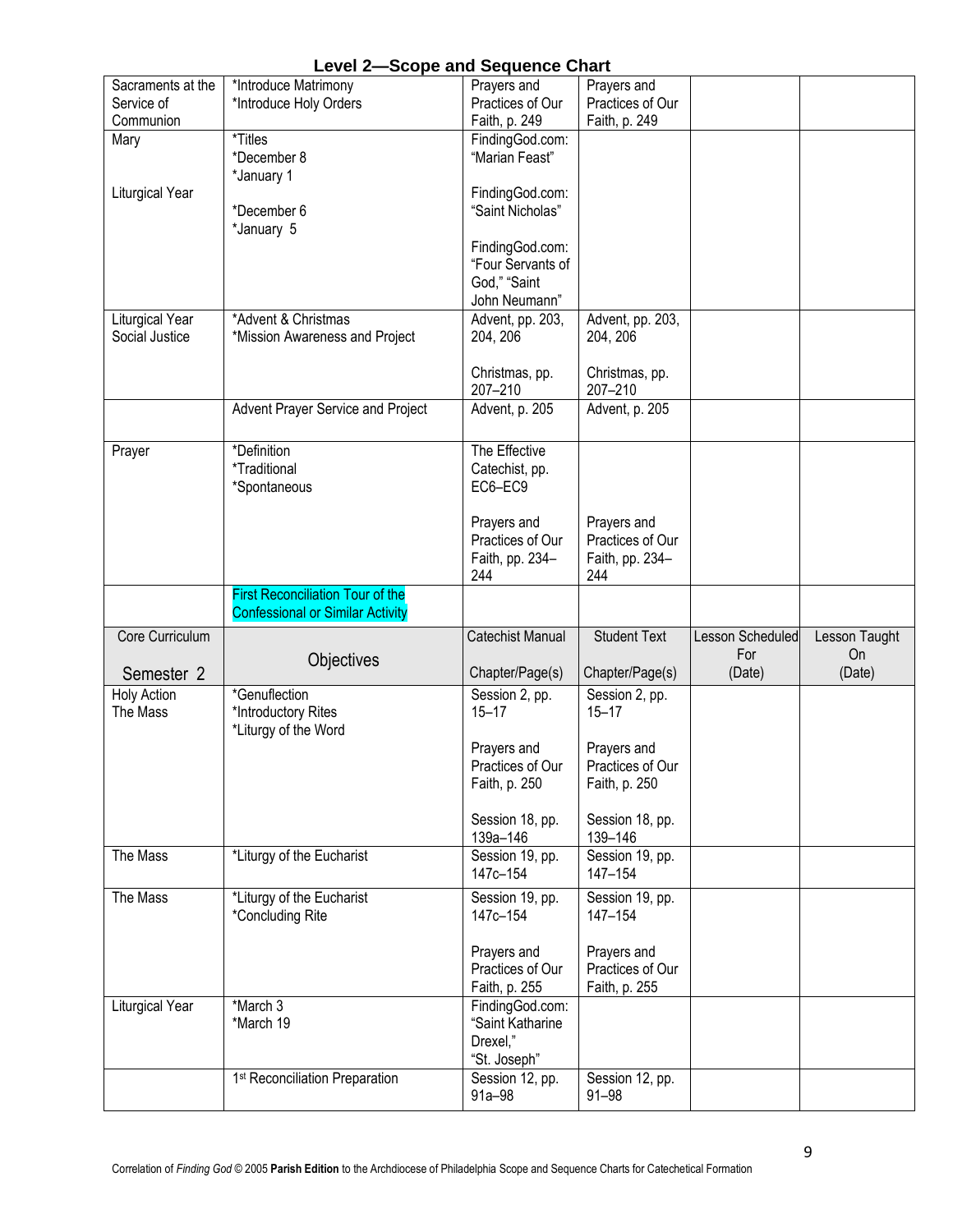|                                 | "Keeping God's Children Safe"<br><b>Personal Safety Lesson</b>                           |                                                                               |                                                              |  |
|---------------------------------|------------------------------------------------------------------------------------------|-------------------------------------------------------------------------------|--------------------------------------------------------------|--|
| Liturgical Year<br>Sacramentals | *Lent<br>*Holy Week<br>*Blessed Ashes and Palms                                          | Lent, pp. 211-<br>213                                                         | Lent, pp. 211-<br>213                                        |  |
|                                 | *Blessed Candles<br>*Cross<br>*Crucifix                                                  | Holy Week, pp.<br>215-218<br>The Effective<br>Catechist, EC7                  | Holy Week, pp.<br>215-218                                    |  |
| The Mass                        | *Sunday Mass<br>*Role of the People<br>*Vestments and Sacred Vessels                     | Session 17, pp.<br>131a-138                                                   | Session 17, pp.<br>131-138                                   |  |
|                                 | *Objects Related to Mass                                                                 | Celebrating Our<br>Faith, pp. 258-<br>259                                     | Celebrating Our<br>Faith, pp. 258-<br>259                    |  |
| The Mass<br>Social Justice      | *Act of Praise and Thanksgiving<br>*Sacrifice<br>*Called To Be Peacemakers               | Session 3, pp.<br>$19a - 26$                                                  | Session 3, pp.<br>$19 - 26$                                  |  |
|                                 |                                                                                          | Session 25, pp.<br>196-200                                                    |                                                              |  |
| Social Justice                  | Lenten Prayer Service or<br>*Lenten Project To Those Who Suffer                          | Lent, pp. 214                                                                 | Lent, pp. 214                                                |  |
| Liturgical Year                 | *Easter<br>*Trinity Sunday<br>*Corpus Christi                                            | Easter, pp. 219-<br>222                                                       | Easter, pp. 219-<br>222                                      |  |
|                                 |                                                                                          | FindingGod.com:<br>"Corpus Christi-<br>The Body and<br>Blood of Christ"       |                                                              |  |
| Prayer                          | *Types of Prayer<br>*Traditional Prayer                                                  | Session 9, p. 72<br>Prayers and<br>Practices of Our<br>Faith, pp. 234-<br>243 | Prayers and<br>Practices of Our<br>Faith, pp. 234-<br>243    |  |
| Prayer<br>Sacramentals          | *Spontaneous Prayer<br><b>*Blessed Medals</b><br><b>*Blessed Pictures</b><br>*Holy Water | Knowing Our<br>Catholic Faith, p.<br>235<br>Session 5, p. 39                  | Knowing Our<br>Catholic Faith,<br>p. 235<br>Session 5, p. 39 |  |
| Mary<br>Sacramentals            | *Titles of Mary<br>*Days of Honor<br>*May Devotion<br>*Rosary                            | Session 14, pp.<br>107a-114                                                   | Session 14, pp.<br>107-114                                   |  |
|                                 |                                                                                          |                                                                               |                                                              |  |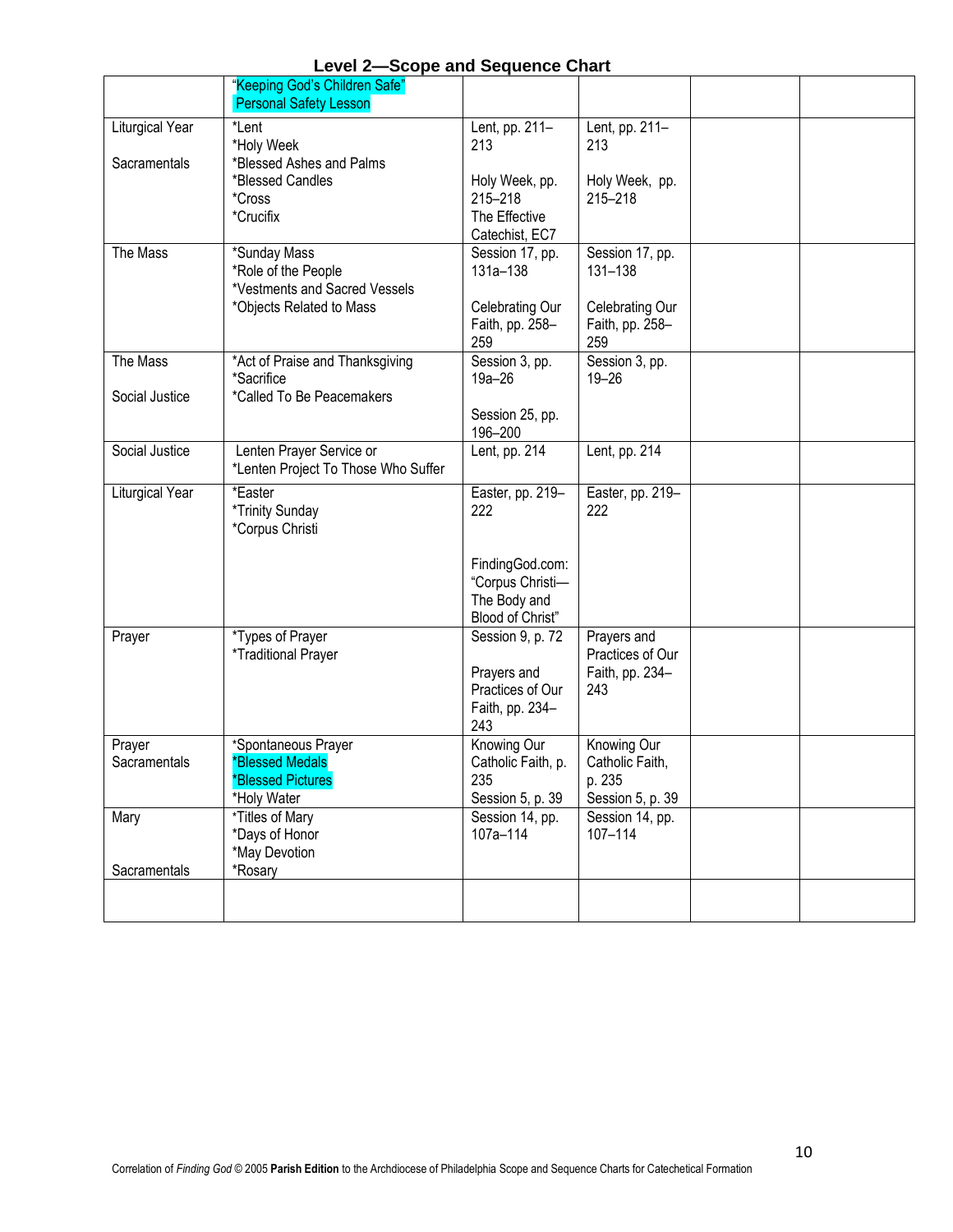|                     | Level 2-Scope and Sequence Chart |                  |                  |  |
|---------------------|----------------------------------|------------------|------------------|--|
| Level <sub>2</sub>  | *The Trinity                     | Session 1, pp.   | Session 1, pp.   |  |
| <b>Mastery List</b> |                                  | $1c-10$          | $3 - 10$         |  |
|                     |                                  |                  |                  |  |
|                     |                                  |                  |                  |  |
|                     | *God, the Holy Spirit            | Session 4, pp.   | Session 4, pp.   |  |
|                     |                                  | $27a - 34$       | $27 - 34$        |  |
|                     |                                  |                  |                  |  |
|                     | *Sacrament of Baptism            | Session 11, pp.  | Session 11, pp.  |  |
|                     |                                  | 81c-90           | $81 - 90$        |  |
|                     |                                  |                  |                  |  |
|                     |                                  | Session 12, pp.  | Session 12, pp.  |  |
|                     | *Sacrament of Reconciliation     | $91a - 98$       | $91 - 98$        |  |
|                     |                                  |                  |                  |  |
|                     |                                  |                  |                  |  |
|                     |                                  |                  |                  |  |
|                     | *Mary, Mother of God             | Session 2, pp.   | Session 2, pp.   |  |
|                     |                                  | $11b - 17$       | $11 - 17$        |  |
|                     |                                  |                  |                  |  |
|                     |                                  |                  |                  |  |
|                     | *Liturgy of the Word             | Session 18, pp.  | Session 18, pp.  |  |
|                     |                                  | 139a-146         | 139-146          |  |
|                     |                                  |                  |                  |  |
|                     |                                  |                  |                  |  |
|                     | *Sunday                          | Session 19, p.   | Session 19, p.   |  |
|                     |                                  | 150              | 150              |  |
|                     |                                  | Prayers and      | Prayers and      |  |
|                     |                                  | Practices of Our | Practices of Our |  |
|                     | *Rosary                          | Faith, p. 250    | Faith, p. 250    |  |
|                     |                                  |                  |                  |  |
|                     |                                  | Prayers and      | Prayers and      |  |
|                     |                                  | Practices of Our | Practices of Our |  |
|                     | *Traditional Prayer              | Faith, pp. 244-  | Faith, pp. 234-  |  |
|                     |                                  | 245              | 243              |  |
|                     |                                  |                  |                  |  |
|                     |                                  | Prayers and      | Prayers and      |  |
|                     |                                  | Practices of Our | Practices of Our |  |
|                     |                                  | Faith, pp. 234-  | Faith, pp. 234-  |  |
|                     |                                  | 243              | 243              |  |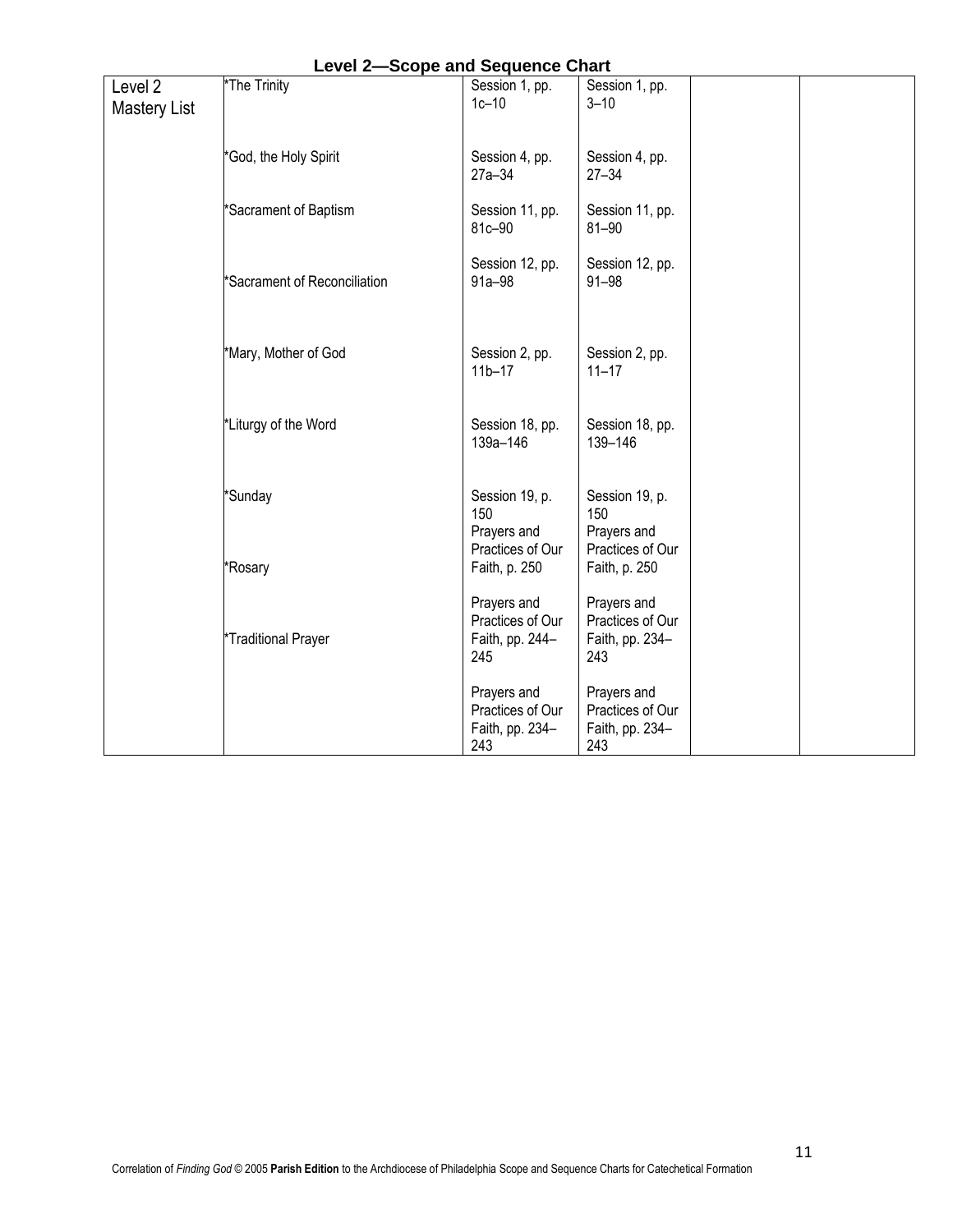| Core Curriculum        |                                              | <b>Catechist Manual</b> | <b>Student Text</b>     | Lesson Scheduled | Lesson Taught |
|------------------------|----------------------------------------------|-------------------------|-------------------------|------------------|---------------|
|                        | Objectives                                   |                         |                         | For              | <b>On</b>     |
| Semester 1             |                                              | Chapter/Page(s)         | Chapter/Page(s)         | (Date)           | (Date)        |
| The Trinity            | *Definition<br>*God the Father               | Session 2,<br>pp. 11-18 | Session 2,<br>pp. 11-18 |                  |               |
|                        |                                              | Session 3,              | Session 3,              |                  |               |
|                        |                                              | pp. 19-26               | pp. 19-26               |                  |               |
| The Trinity            | *God the Son                                 | Session 4.              | Session 4,              |                  |               |
|                        | *God the Holy Spirit                         | pp. 27-34               | pp. 27-34               |                  |               |
| Sacraments             | *Definition of a Sacrament                   | Session 13,             | Session 13,             |                  |               |
|                        | *Sacraments of Initiation                    | pp. 99-106              | pp. 99-106              |                  |               |
|                        | *Baptism                                     | Session 16.             | Session 16,             |                  |               |
|                        | *Confirmation                                | pp. 121-130             | pp. 121-130             |                  |               |
| Sacraments             | *Eucharist                                   | Session 18,             | Session 18,             |                  |               |
|                        | -Names<br>-Stories of the Last Supper        | pp. 139-143             | pp. 139-143             |                  |               |
| Sacraments             | *Eucharist                                   | Session 1,              | Session 1,              |                  |               |
|                        | -Signs                                       | pp. 1-10                | pp. 1-10                |                  |               |
|                        | -Minister                                    | Session 24,             | Session 24,             |                  |               |
| Liturgical Year        | *October 2                                   | pp. 187-194             | pp. 187-194             |                  |               |
|                        | *October 4                                   |                         |                         |                  |               |
| Social Justice         | *Care of All Creation                        |                         |                         |                  |               |
|                        | Prayer Service for All Saints                | All Saints,             | All Saints,             |                  |               |
|                        |                                              | pp. 227-230             | pp. 227-230             |                  |               |
| Sacraments of          | *Eucharist                                   | Session 18,             | Session 18,             |                  |               |
| Initiation             | -Celebrating the Sacrament                   | pp. 144-146             | pp. 144-146             |                  |               |
| Sacraments of          | *Eucharist                                   | Celebrating Our         | Celebrating Our         |                  |               |
| Initiation             | -Real Presence of Jesus                      | Faith,                  | Faith,                  |                  |               |
|                        | **Tabernacle                                 | pp. 254-255             | pp. 254-255             |                  |               |
|                        | **Sanctuary Lamp                             |                         |                         |                  |               |
|                        | **Adoration                                  |                         |                         |                  |               |
| Sacraments of          | **Benediction<br>*Penance and Reconciliation | Session 17,             | Session 17,             |                  |               |
| Healing                | *Anointing of the Sick                       | pp. 131-138             | pp. 131-138             |                  |               |
| Sacraments at the      | *Sacrament of Marriage                       | Session 19,             | Session 19,             |                  |               |
| Service of             | *Sacrament of Holy Orders                    | pp. 147-154             | pp. 147-154             |                  |               |
| Communion              |                                              |                         |                         |                  |               |
| Mary                   | *Titles                                      | Session 14,             | Session 14,             |                  |               |
|                        | *December 8                                  | pp. 107-110             | pp. 107-110             |                  |               |
|                        | *December 12                                 |                         |                         |                  |               |
| <b>Liturgical Year</b> | *Sunday                                      | The Year in Our         | The Year in Our         |                  |               |
|                        | *Ordinary Time                               | Church,                 | Church,                 |                  |               |
|                        | *Advent<br>*December 9                       | pp. 201-202<br>Advent,  | pp. 201-202<br>Advent,  |                  |               |
|                        | *January 6                                   | pp. 203-205             | pp. 203-205             |                  |               |
|                        | *Holy Family                                 |                         |                         |                  |               |
|                        | *Epiphany                                    |                         |                         |                  |               |
|                        | <b>Advent Prayer Service</b>                 | Advent, p. 206          | Advent, p. 206          |                  |               |
|                        |                                              |                         |                         |                  |               |
| Prayer                 | <i>*Traditional</i>                          | Knowing and             | Knowing and             |                  |               |
|                        | -Prayers of the Mass                         | Praying Our             | Praying Our             |                  |               |
|                        | -Act of Contrition                           | Faith,                  | Faith,                  |                  |               |
|                        | -Apostles' Creed                             | pp. 235-239             | pp. 235-239             |                  |               |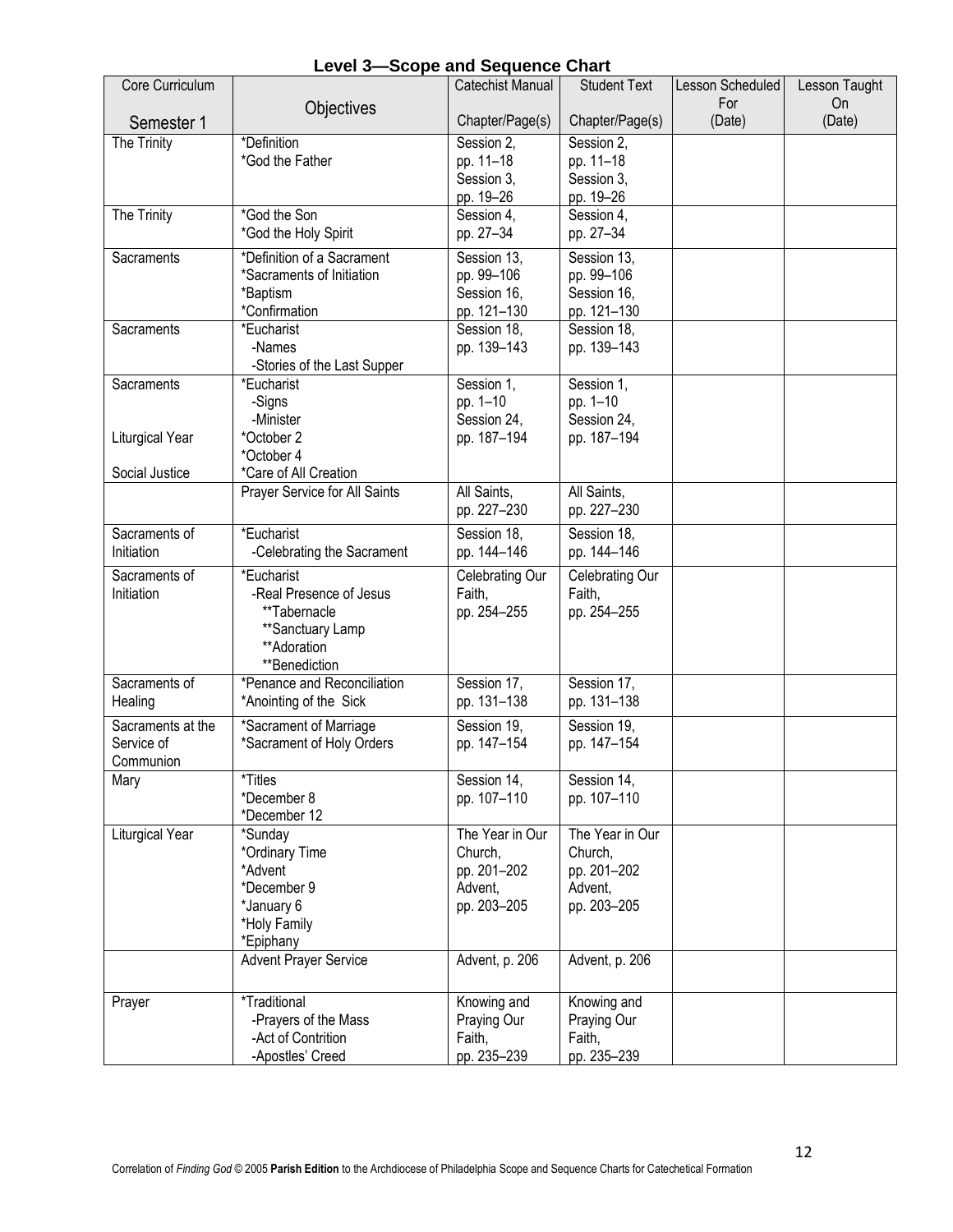| <b>Level 3-Scope and Sequence Chart</b> |
|-----------------------------------------|
|-----------------------------------------|

|                 | Level 3—3CODE and Sequence Chart   |                         |                         |                  |               |
|-----------------|------------------------------------|-------------------------|-------------------------|------------------|---------------|
| Prayer          | *Spontaneous                       | Knowing and             | Knowing and             |                  |               |
|                 | *Petition                          | Praying Our             | Praying Our             |                  |               |
|                 | *Praise                            | Faith,                  | Faith,                  |                  |               |
|                 | *Thanksgiving                      | pp. 234-239             | pp. 234-239             |                  |               |
|                 | *Forgiveness                       |                         |                         |                  |               |
|                 |                                    |                         |                         |                  |               |
| Core Curriculum |                                    | <b>Catechist Manual</b> | <b>Catechist Manual</b> | Lesson Scheduled | Lesson Taught |
|                 | Objectives                         |                         |                         | For              | On            |
| Semester 2      |                                    | Chapter/Page(s)         | Chapter/Page(s)         | (Date)           | (Date)        |
| Christian       | *Birth and Growth of the Church    | Session 6,              | Session 6,              |                  |               |
| Community       |                                    | pp. 41-50               | pp. 41-50               |                  |               |
|                 |                                    | Session 8,              | Session 8,              |                  |               |
|                 |                                    | pp. 59-66               | pp. 59-66               |                  |               |
| Christian       | *Composition of the Church Today   | Session 11,             | Session 11,             |                  |               |
|                 |                                    |                         |                         |                  |               |
| Community       | *Membership in the Catholic Church | pp. 83-90               | pp. 83-90               |                  |               |
|                 |                                    | Session 12,             | Session 12,             |                  |               |
| Liturgical Year | *February 2                        | pp. 91-98               | pp. 91-98               |                  |               |
| Mary            | *February 11                       |                         |                         |                  |               |
|                 | Celebration of the Sacrament of    | Celebrating Our         | Celebrating Our         |                  |               |
|                 | Penance or Prayer Service          | Faith,                  | Faith,                  |                  |               |
|                 |                                    | pp. 256-258             | pp. 256-258             |                  |               |
| Liturgical Year | *Lent                              | Session 9,              | Session 9,              |                  |               |
| Prayer          | *Jesus Prayer                      | pp. 67-74               | pp. 67-74               |                  |               |
|                 | *Stations of the Cross             | Lent, pp. 211-          | Lent, pp. 211-          |                  |               |
|                 |                                    | 212,                    | 212,                    |                  |               |
|                 |                                    |                         |                         |                  |               |
|                 |                                    | Knowing and             | Knowing and             |                  |               |
|                 |                                    | Praying Our             | Praying Our             |                  |               |
|                 |                                    | Faith, pp. 244-         | Faith, pp. 244-         |                  |               |
|                 |                                    | 245                     | 245                     |                  |               |
| God's Law       | *Introduce Ten Commandments        | Session 7,              | Session 7,              |                  |               |
|                 | *Review the Great Commandment      | pp. 51-58               | pp. 51-58               |                  |               |
| Sacramentals    | *Definition                        | Session 22,             | Session 22,             |                  |               |
|                 | *Blessed Ashes and Palms           | pp. 171-178             | pp. 171-178             |                  |               |
|                 | "Keeping God's Children Safe"      |                         |                         |                  |               |
|                 | <b>Personal Safety Lesson</b>      |                         |                         |                  |               |
|                 |                                    |                         |                         |                  |               |
| Social Justice  | *Lenten Project: Option for the    | Session 21,             | Session 21,             |                  |               |
|                 | Poor and Vulnerable                | pp. 163-170             | pp. 163-170             |                  |               |
|                 |                                    | Session 23,             | Session 23,             |                  |               |
|                 |                                    | pp. 179-186             | pp. 179-186             |                  |               |
| Liturgical Year | *Holy Week                         | Holy Week,              | Holy Week,              |                  |               |
|                 |                                    | pp. 215-218             | pp. 215-218             |                  |               |
| Sacraments of   | *Review Stories of the Last Supper | Session 20,             | Session 20,             |                  |               |
|                 |                                    |                         |                         |                  |               |
| Initiation      |                                    | pp. 155-160             | pp. 155-160             |                  |               |
| Liturgical Year | *Easter                            | Easter,                 | Easter,                 |                  |               |
|                 | *Easter Season                     | pp. 219-222             | pp. 219-222             |                  |               |
|                 | Lenten Devotion or Celebration of  | Lent,                   | Lent,                   |                  |               |
|                 |                                    |                         |                         |                  |               |
|                 | the Sacrament of Penance           | pp. 213-214             | pp. 213-214             |                  |               |
| Liturgical Year | *Pentecost                         | Pentecost,              | Pentecost,              |                  |               |
|                 | *May 1                             | pp. 223-226             | pp. 223-226             |                  |               |
|                 | *June 29                           |                         |                         |                  |               |
| Mary            | *Titles                            | Session 14,             | Session 14,             |                  |               |
|                 | *March 25                          | p. 112                  | p. 112                  |                  |               |
|                 |                                    |                         |                         |                  |               |
|                 | *Immaculate Heart of Mary          |                         |                         |                  |               |
|                 | *August 15                         |                         |                         |                  |               |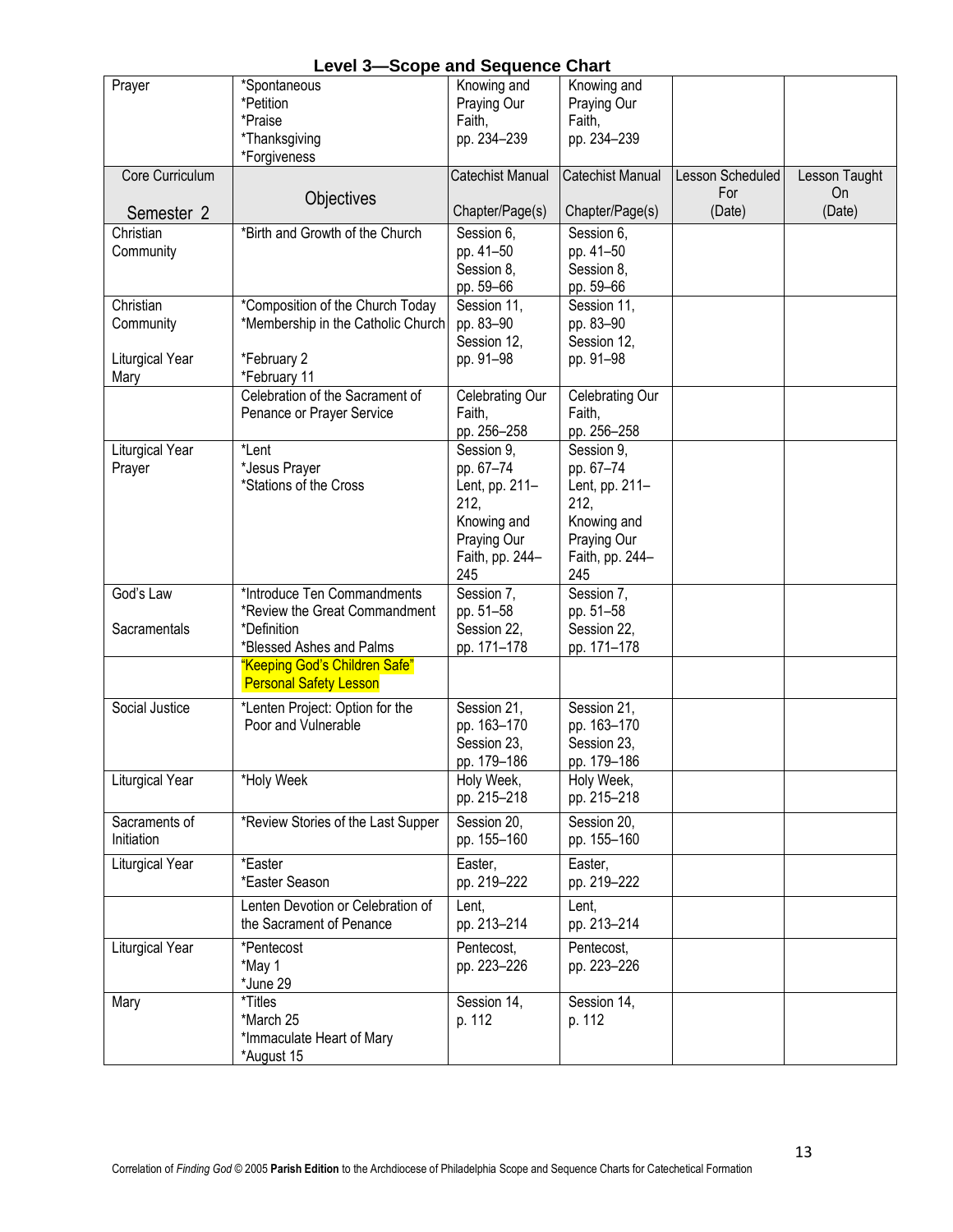|  |  |  | <b>Level 3-Scope and Sequence Chart</b> |  |
|--|--|--|-----------------------------------------|--|
|--|--|--|-----------------------------------------|--|

| Prayer       | *Traditional                | Session 14, | Session 14, |  |
|--------------|-----------------------------|-------------|-------------|--|
|              | -the Rosary                 | p. 111      | p. 111      |  |
|              |                             | Knowing and | Knowing and |  |
|              |                             | Praying Our | Praying Our |  |
|              |                             | Faith,      | Faith,      |  |
|              |                             | pp. 240-243 | pp. 240-243 |  |
|              | May Devotion                | Session 14, | Session 14, |  |
|              |                             | pp. 113-114 | pp. 113-114 |  |
| Level 3      | *The Trinity                | Session 5,  | Session 5.  |  |
| Mastery List | *Mass                       | pp. 35-40   | pp. 35-40   |  |
|              | *Definition of Sacrament    | Session 10, | Session 10, |  |
|              | *Sacraments of Initiation   | pp. 75-80   | pp. 75-80   |  |
|              | *Definition of Baptism      | Session 15, | Session 15, |  |
|              | *Definition of Confirmation | pp. 115-120 | pp. 115-120 |  |
|              | *Definition of Eucharist    | Session 25, | Session 25, |  |
|              | *Apostles' Creed            | pp. 195-200 | pp. 195-200 |  |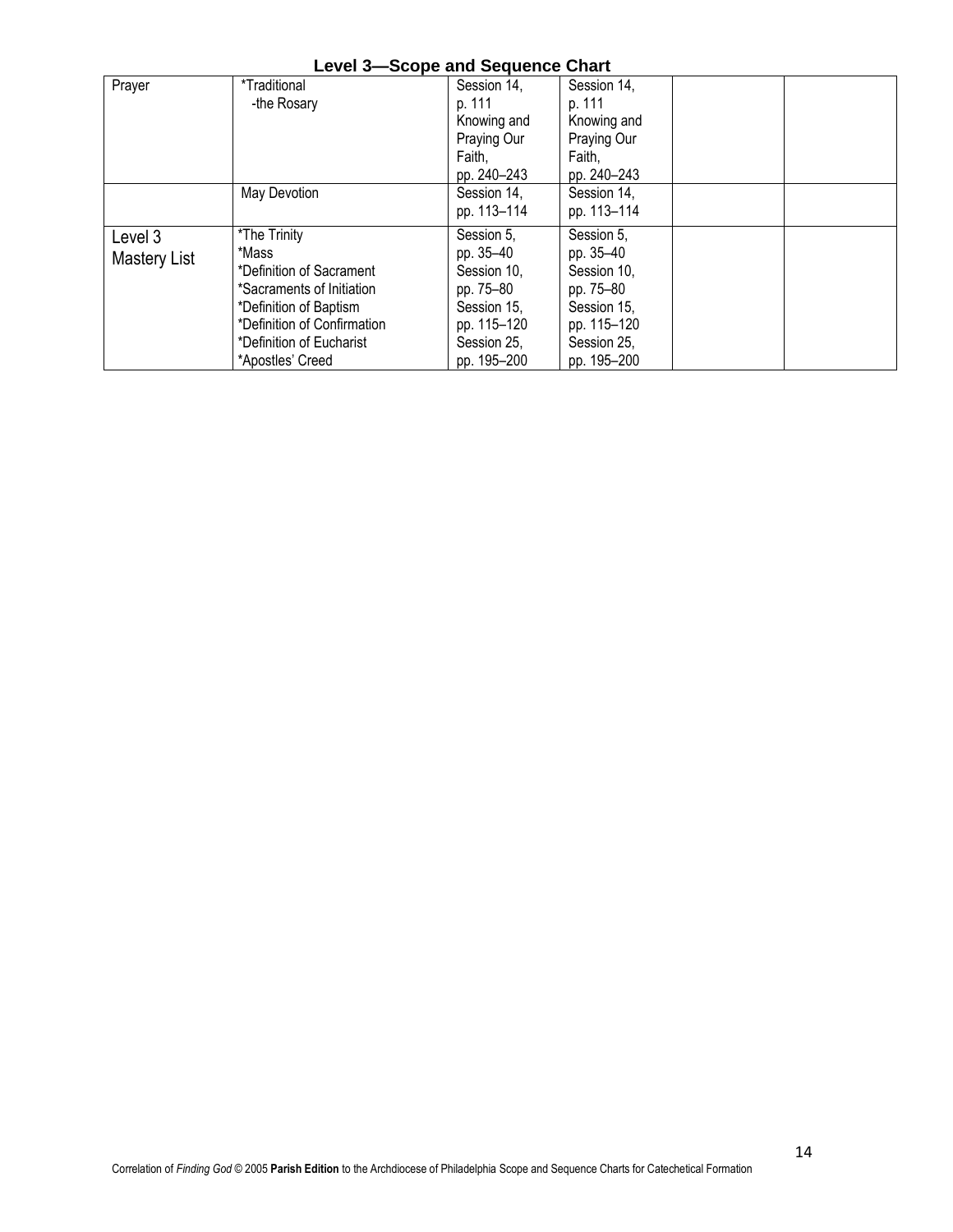| Core Curriculum |                                                       | Catechist Manual                | <b>Student Text</b>             | Lesson Scheduled | Lesson Taught |
|-----------------|-------------------------------------------------------|---------------------------------|---------------------------------|------------------|---------------|
|                 | Objectives                                            |                                 |                                 | For              | <b>On</b>     |
| Semester 1      |                                                       | Chapter/Page(s)                 | Chapter/Page(s)                 | (Date)           | (Date)        |
| God The Father  | *Revelation to People<br>*Revelation of Covenant      | Session 1,<br>pp. 1a-10         | Session 1,<br>pp. 1-10          |                  |               |
| Commandments    | *Words of God                                         | Session 11,                     | Session 11,                     |                  |               |
|                 | *Path of Life                                         | pp. 83-90                       | pp. 83-90                       |                  |               |
| Mary            | *September 8                                          | Session 12,                     | Session 12,                     |                  |               |
|                 |                                                       | pp. 91a-98                      | pp. 91-98                       |                  |               |
| Commandments    | *1st Commandment                                      | Session 22,                     | Session 22,                     |                  |               |
|                 | *2 <sup>nd</sup> Commandment                          | pp. 171a-173                    | pp. 171-173                     |                  |               |
| Commandments    | *3rd Commandment                                      | Session 22,                     | Session 22,                     |                  |               |
| Liturgical Year | *Sunday                                               | pp. 174-177                     | pp. 174-177                     |                  |               |
| Commandments    | *4 <sup>th</sup> Commandment                          | Session 23,                     | Session 23,                     |                  |               |
| Liturgical Year | *October 1                                            | pp. 179a-181,                   | pp. 179-181,                    |                  |               |
|                 | *November 1                                           | 183                             | 183                             |                  |               |
| Commandments    | *5 <sup>th</sup> Commandment                          | Session 23,<br>p. 180           | Session 23.<br>p. 180           |                  |               |
|                 |                                                       |                                 |                                 |                  |               |
|                 | Prayer Service for All Saints                         | All Saints Day<br>and All Souls | All Saints Day<br>and All Souls |                  |               |
|                 |                                                       | Day,                            | Day,                            |                  |               |
|                 |                                                       | pp. 227-230                     | pp. 227-230                     |                  |               |
| Commandments    | *6 <sup>th</sup> Commandment                          | Session 23,                     | Session 23,                     |                  |               |
|                 |                                                       | p. 185                          | p. 185                          |                  |               |
| Commandments    | *7 <sup>th</sup> Commandment                          | Session 24,                     | Session 24,                     |                  |               |
|                 |                                                       | pp. 187a-189                    | pp. 187-189                     |                  |               |
| Commandments    | *8 <sup>th</sup> Commandment                          | Session 24,                     | Session 24,                     |                  |               |
|                 |                                                       | pp. 190-191                     | pp. 190-191                     |                  |               |
| Commandments    | *9th Commandment                                      | The Year in Our                 | The Year in Our                 |                  |               |
|                 | *10th Commandment                                     | Church,                         | Church,                         |                  |               |
| Liturgical Year | *Ordinary Time                                        | pp. 201-202                     | pp. 201-202,                    |                  |               |
|                 |                                                       | Session 24,<br>p. 193           | Session 24,<br>p. 193           |                  |               |
|                 |                                                       | Session 25.                     | Session 25,                     |                  |               |
|                 |                                                       | pp. 195a-200                    | pp. 195-200                     |                  |               |
| Grace           | *Definition of Grace                                  | Session 13,                     | Session 13,                     |                  |               |
| Sin             | *Original Sin                                         | pp. 99a-106                     | pp. 99-106                      |                  |               |
|                 | *Personal Sin                                         |                                 |                                 |                  |               |
| Conscience      | *Definition of Conscience<br>*Formation of Conscience | Session 4,<br>pp. 30-34         | Session 4,<br>pp. 30-34         |                  |               |
|                 | *Examination of Conscience                            | Advent,                         | Advent,                         |                  |               |
| Mary            | *December 8                                           | pp. 203-205                     | pp. 203-205                     |                  |               |
|                 | *December 12                                          | Christmas and                   | Christmas and                   |                  |               |
| Liturgical Year | *Advent                                               | Epiphany,                       | Epiphany,                       |                  |               |
|                 | *Christmas                                            | pp. 207-210                     | pp. 207-210                     |                  |               |
|                 | <b>Advent Prayer Service</b>                          | Advent,                         | Advent,                         |                  |               |
|                 |                                                       | p. 206                          | p. 206                          |                  |               |
| Prayer          | *Review Rosary                                        | Prayers and                     | Prayers and                     |                  |               |
|                 | -Hail Holy Queen<br>-Hail Mary                        | Practices of Our<br>Faith,      | Practices of Our<br>Faith,      |                  |               |
|                 | -Our Father                                           | pp. 238-239,                    | pp. 238-239,                    |                  |               |
|                 | -Glory Be                                             | 246-249                         | 246-249                         |                  |               |
|                 | *Teach Angelus                                        |                                 |                                 |                  |               |

# **LEVEL 4—SCOPE AND SEQUENCE CHART**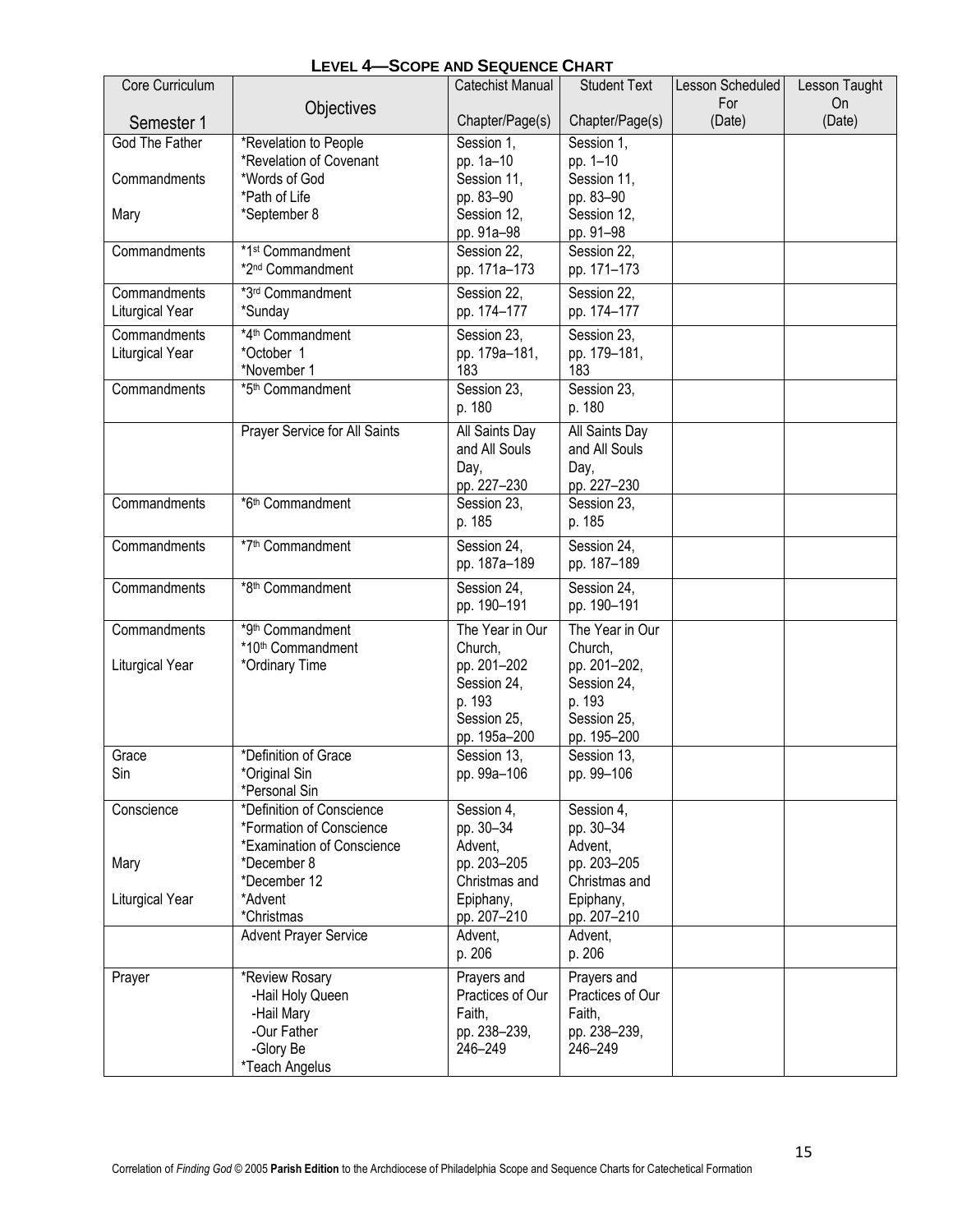| <b>LEVEL 4-SCOPE AND SEQUENCE CHART</b> |                                 |                  |                     |                  |               |  |
|-----------------------------------------|---------------------------------|------------------|---------------------|------------------|---------------|--|
| Mary                                    | *Example of Faith and Holiness  | Session 14,      | Session 14,         |                  |               |  |
|                                         | *Days that Honor Mary           | pp. 107a-114     | pp. 107-114         |                  |               |  |
|                                         | -September 8                    |                  |                     |                  |               |  |
|                                         | -December 8                     |                  |                     |                  |               |  |
|                                         | -January 1                      |                  |                     |                  |               |  |
|                                         | -March 25                       |                  |                     |                  |               |  |
|                                         | -August 15                      |                  |                     |                  |               |  |
|                                         | *Title of Immaculate Conception |                  |                     |                  |               |  |
| Core Curriculum                         |                                 | Catechist Manual | <b>Student Text</b> | Lesson Scheduled | Lesson Taught |  |
|                                         |                                 |                  |                     | For              | On            |  |
|                                         | Objectives                      | Chapter/Page(s)  | Chapter/Page(s)     | (Date)           | (Date)        |  |
| Semester 2                              |                                 |                  |                     |                  |               |  |
| Jesus Christ                            | *Reveals New Covenant           | Session 7,       | Session 7,          |                  |               |  |
|                                         | *Fulfills God's Promises        | pp. 51a-52       | pp. 51-52           |                  |               |  |
| <b>Beatitudes</b>                       | *Heart of Jesus' Teaching       | Session 8,       | Session 8,          |                  |               |  |
|                                         | *Blessed are the Poor in Spirit | pp. 59a-66       | pp. 59-66           |                  |               |  |
|                                         |                                 | Session 20,      | Session 20,         |                  |               |  |
|                                         |                                 | pp. 155a-160     | pp. 155-16          |                  |               |  |
|                                         |                                 | Session 21,      | Session 21,         |                  |               |  |
|                                         |                                 | pp. 166-170      | pp. 166-170         |                  |               |  |
| <b>Beatitudes</b>                       | *Blessed are Those who Mourn    | Session 7,       | Session 7,          |                  |               |  |
|                                         | *Blessed are the Meek           | p. 53            | p. 53               |                  |               |  |
| <b>Beatitudes</b>                       |                                 |                  |                     |                  |               |  |
|                                         | *Blessed are Those who Hunger   | Session 7,       | Session 7,          |                  |               |  |
|                                         | and Thirst for Righteousness    | p. 55            | p. 55               |                  |               |  |
|                                         | *Blessed are the Merciful       |                  |                     |                  |               |  |
| Liturgical Year                         | *February 2                     |                  |                     |                  |               |  |
| <b>Beatitudes</b>                       | *Blessed are the Pure of Heart  | Lent,            | Lent,               |                  |               |  |
| Liturgical Year                         | *Lent                           | pp. 211-214      | pp. 211-214         |                  |               |  |
|                                         | *March 3                        |                  |                     |                  |               |  |
|                                         | *March 19                       |                  |                     |                  |               |  |
|                                         | "Keeping God's Children Safe"   | Session 4,       | Session 4,          |                  |               |  |
|                                         | Personal Safety Lesson          | pp. 27a-29       | pp. 27-29           |                  |               |  |
| <b>Beatitudes</b>                       | *Blessed are the Peacemakers    | Session 7,       | Session 7,          |                  |               |  |
|                                         | *Blessed are those Persecuted   | p. 54            | p. 54               |                  |               |  |
|                                         |                                 |                  |                     |                  |               |  |
| Corporal Works of                       | *Feed the Hungry.               | Session 9,       | Session 9,          |                  |               |  |
| Mercy                                   | *Give Drink to the Thirsty.     | pp. 67a-74       | pp. 67a-74          |                  |               |  |
|                                         | *Welcome the Stranger.          | Session 17,      | Session 17,         |                  |               |  |
|                                         | *Clothe the Naked.              | pp. 131a-134     | pp. 131a-134        |                  |               |  |
| Corporal Works of                       | *Visit the Sick.                | Session 18,      | Session 18,         |                  |               |  |
| Mercy                                   | *Visit the Imprisoned.          | pp. 139a-146     | pp. 139-146         |                  |               |  |
|                                         | *Bury the Dead.                 |                  |                     |                  |               |  |
| Social Justice                          | *Lenten Project for the Poor or | Session 15,      | Session 15,         |                  |               |  |
|                                         | Celebration of the Sacrament of | pp. 115a-120     | pp. 115-120         |                  |               |  |
|                                         | Penance                         |                  |                     |                  |               |  |
| Liturgical Year                         | *Holy Week/Easter               | Holy Week,       | Holy Week,          |                  |               |  |
|                                         | *Easter Season                  | pp. 215-218      | pp. 215-218         |                  |               |  |
|                                         |                                 | Easter,          | Easter,             |                  |               |  |
|                                         |                                 | pp. 219-222      | pp. 219-222         |                  |               |  |
|                                         |                                 |                  |                     |                  |               |  |
|                                         |                                 | Pentecost,       | Pentecost,          |                  |               |  |
|                                         |                                 | pp. 223-226      | pp. 223-226         |                  |               |  |
| Spiritual Works of                      | *Teach the Ignorant.            | Prayers and      | Prayers and         |                  |               |  |
| Mercy                                   | *Comfort Those who Suffer.      | Practices of Our | Practices of Our    |                  |               |  |
|                                         | *Counsel the Doubtful.          | Faith,           | Faith,              |                  |               |  |
|                                         |                                 | p. 265           | p. 265              |                  |               |  |
| Spiritual Works of                      | *Be Patient with Others.        | Session $16$ ,   | Session 16,         |                  |               |  |
| Mercy                                   | *Forgive Those who Hurt You.    | pp. 121a-130     | pp. 121-130         |                  |               |  |
|                                         | *Correct Those who Need it.     |                  |                     |                  |               |  |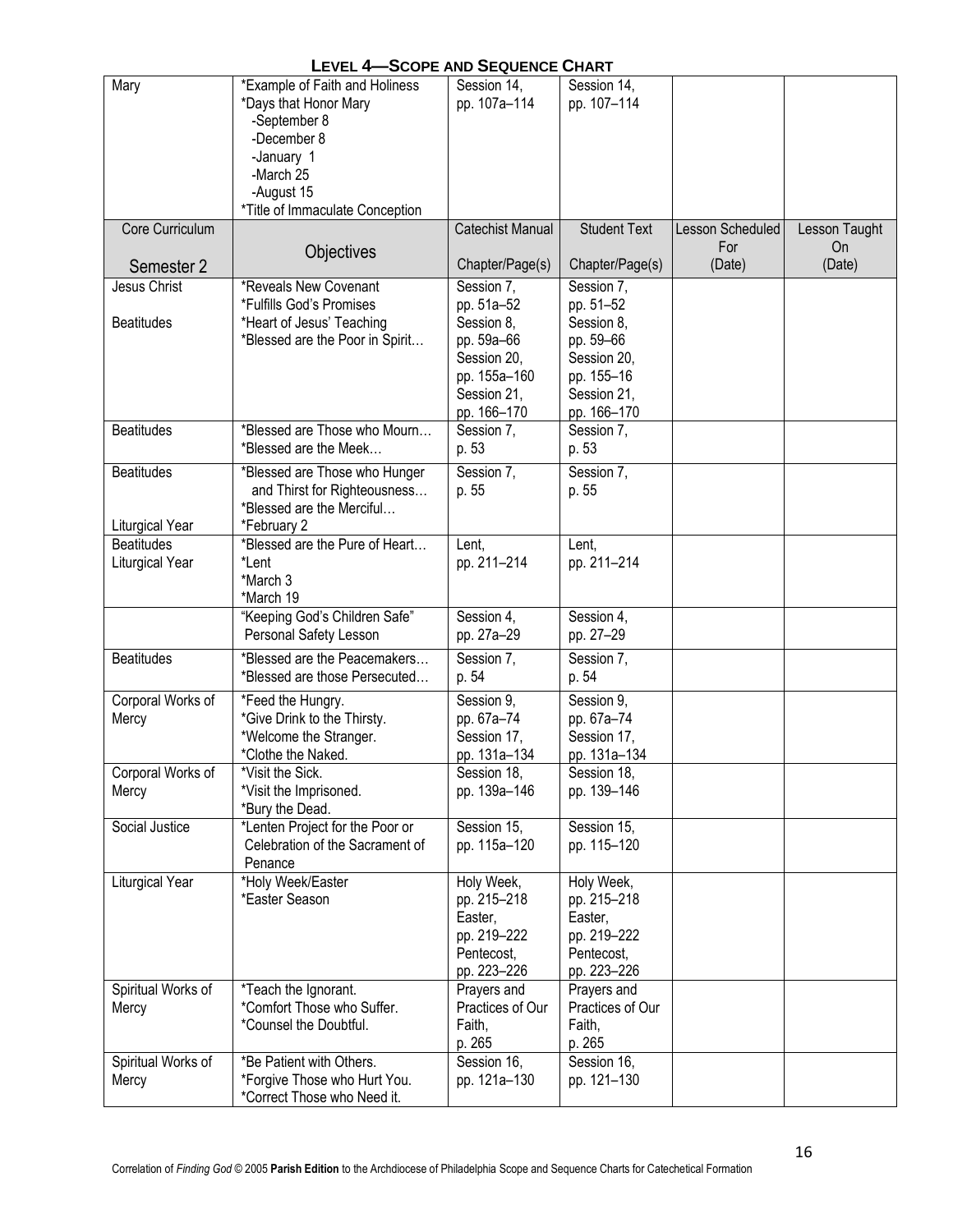|                    | LEVEL 4-SCOPE AND SEQUENCE CHART |                  |                  |  |  |  |
|--------------------|----------------------------------|------------------|------------------|--|--|--|
| Spiritual Works of | *Pray for Others.                | Session 2,       | Session 2,       |  |  |  |
| Mercy              |                                  | pp. 11a-18       | pp. 11-18        |  |  |  |
| Virtues            | *Theological                     | Session 19,      | Session 19,      |  |  |  |
|                    | -Faith                           | pp. 147a-154     | pp. 147-154      |  |  |  |
|                    | -Hope                            | Prayers and      | Prayers and      |  |  |  |
|                    | -Charity                         | Practices of Our | Practices of Our |  |  |  |
|                    |                                  | Faith,           | Faith,           |  |  |  |
|                    |                                  | p. 244           | p. 244           |  |  |  |
| Virtues            | *Cardinal                        | Session 6,       | Session 6,       |  |  |  |
|                    | -Prudence                        | pp. 43-49        | pp. 43-49        |  |  |  |
|                    | -Justice                         | Prayers and      | Prayers and      |  |  |  |
|                    | -Fortitude                       | Practices of Our | Practices of Our |  |  |  |
|                    | -Temperance                      | Faith,           | Faith,           |  |  |  |
|                    |                                  | p. 264           | p. 264           |  |  |  |
|                    | May Devotion                     | Session 5,       | Session 5,       |  |  |  |
|                    |                                  | pp. 43a-48       | pp. 43-48        |  |  |  |
| Level 4            | *Commandments                    | Session 10,      | Session 10,      |  |  |  |
| Mastery List       | *Beatitudes                      | pp. 75a-80       | pp. 75–80        |  |  |  |
|                    | *Corporal Works of Mercy         | Session 21,      | Session 21,      |  |  |  |
|                    | *Spiritual Works of Mercy        | pp. 163-165      | pp. 163-165      |  |  |  |
|                    |                                  |                  |                  |  |  |  |

# **LEVEL 4—SCOPE AND SEQUENCE CHART**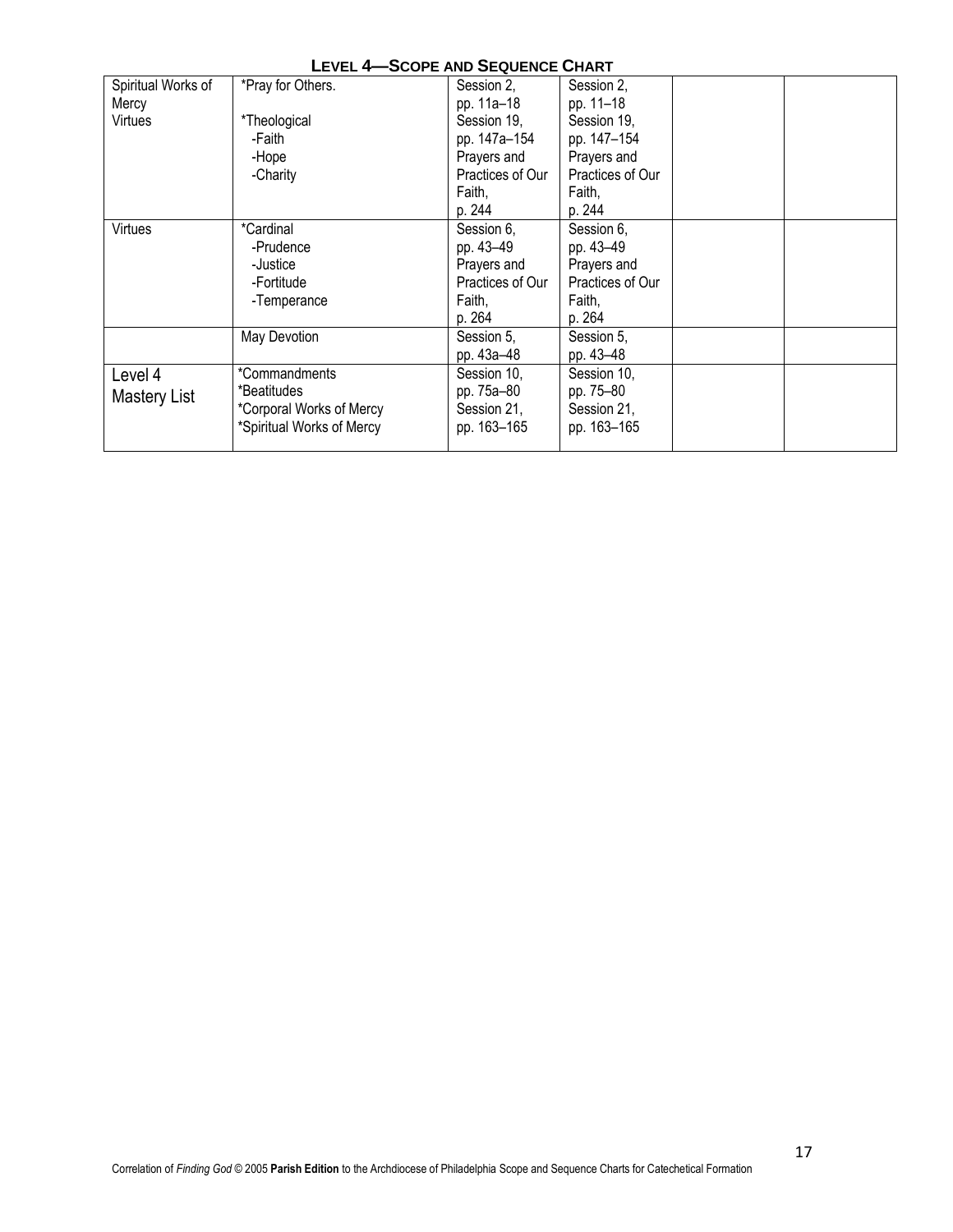| Core Curriculum                           |                                                                                                                                                                                  | Catechist Manual                                                                                 | <b>Student Text</b>                                                                              | Lesson        | Lesson Taught |
|-------------------------------------------|----------------------------------------------------------------------------------------------------------------------------------------------------------------------------------|--------------------------------------------------------------------------------------------------|--------------------------------------------------------------------------------------------------|---------------|---------------|
|                                           | Objectives                                                                                                                                                                       |                                                                                                  |                                                                                                  | Scheduled For | <b>On</b>     |
| Semester 1                                |                                                                                                                                                                                  | Chapter/Page(s)                                                                                  | Chapter/Page(s)                                                                                  | (Date)        | (Date)        |
| Sacraments<br>Sacraments of<br>Initiation | *Definition/Purpose of a Sacrament<br>*Definition of Initiation<br>*Baptism<br>-Original Sin<br>-Effects<br>-Role of Minister and Godparents<br>-Members of God's Body<br>-Grace | Unit 2, Session 7,<br>pp. 53-54<br>Unit 2, Session 8,<br>pp. 61, 63                              | Unit 2, Session 7,<br>pp. 53-54<br>Unit 2, Session 8,<br>pp. 61, 63                              |               |               |
| Sacraments of                             | *Rite of Baptism                                                                                                                                                                 | Unit 2, Session 8,                                                                               | Unit 2, Session 8,                                                                               |               |               |
| Initiation                                | -Symbols<br>-Words/Actions<br>*Adult Baptism/RCIA (definition only)                                                                                                              | pp. 62, 64                                                                                       | pp. 62, 64                                                                                       |               |               |
| Sacraments of<br>Initiation               | *Confirmation<br>-Completes Baptism<br>-Call to Serve<br>-Ordinary Minister<br>-Candidates                                                                                       | Unit 2, Session 9,<br>pp. 67-73                                                                  | Unit 2, Session 9,<br>pp. 67-73                                                                  |               |               |
| Sacraments of<br>Initiation               | *Confirmation<br>-Role of Sponsor<br>-Rite of Confirmation<br>-Effects of Confirmation                                                                                           | Unit 2, Session 9,<br>p. 70<br><b>BLM: 25</b>                                                    | Unit 2, Session 9,<br>p. 70<br><b>BLM: 25</b>                                                    |               |               |
| Sacraments of<br>Initiation               | *Confirmation<br>-Gifts of the Holy Spirit<br>-Fruits of the Holy Spirit                                                                                                         | Unit 2, Session 9,<br>p. 69<br>Prayers and<br>Practices of Our<br>Faith,<br>p. 262               | Unit 2, Session 9,<br>p. 69<br>Prayers and<br>Practices of Our<br>Faith,<br>p. 262               |               |               |
| <b>Liturgical Year</b>                    | *November 1<br>All Saints Prayer Service                                                                                                                                         | All Saints Day,<br>pp. 227-230<br>Prayers and<br>Practices,<br>p. 255                            | All Saints Day,<br>pp. 227-230<br>Prayers and<br>Practices,<br>p. 255                            |               |               |
| <b>Liturgical Year</b>                    | *Sunday<br>*Ordinary time<br>*Feast Days                                                                                                                                         | The Year in Our<br>Church,<br>pp. 201-202<br>Prayers and<br>Practices of Our<br>Faith,<br>p. 252 | The Year in Our<br>Church,<br>pp. 201-202<br>Prayers and<br>Practices of Our<br>Faith,<br>p. 252 |               |               |
| Sacraments of<br>Initiation               | *Eucharist<br>-Body and Blood of Christ<br>-Real Presence<br>-Reception of Jesus<br>-Life of the Church                                                                          | Unit 4, Session 16,<br>pp. 123-128                                                               | Unit 4, Session 16,<br>pp. 123-128                                                               |               |               |
| The Mass                                  | *Celebration of Eucharist<br>*Mass Parts                                                                                                                                         | Unit 4, Session 17,<br>pp. 131-137<br>BLMs: 44, 45                                               | Unit 4, Session 17,<br>pp. 131-137<br>BLMs: 44, 45                                               |               |               |
| The Mass                                  | *Vessels<br>*Vestments                                                                                                                                                           | Prayers and<br>Practices of Our<br>Faith, pp. 252-255                                            | Prayers and<br>Practices of Our<br>Faith, pp. 252-255                                            |               |               |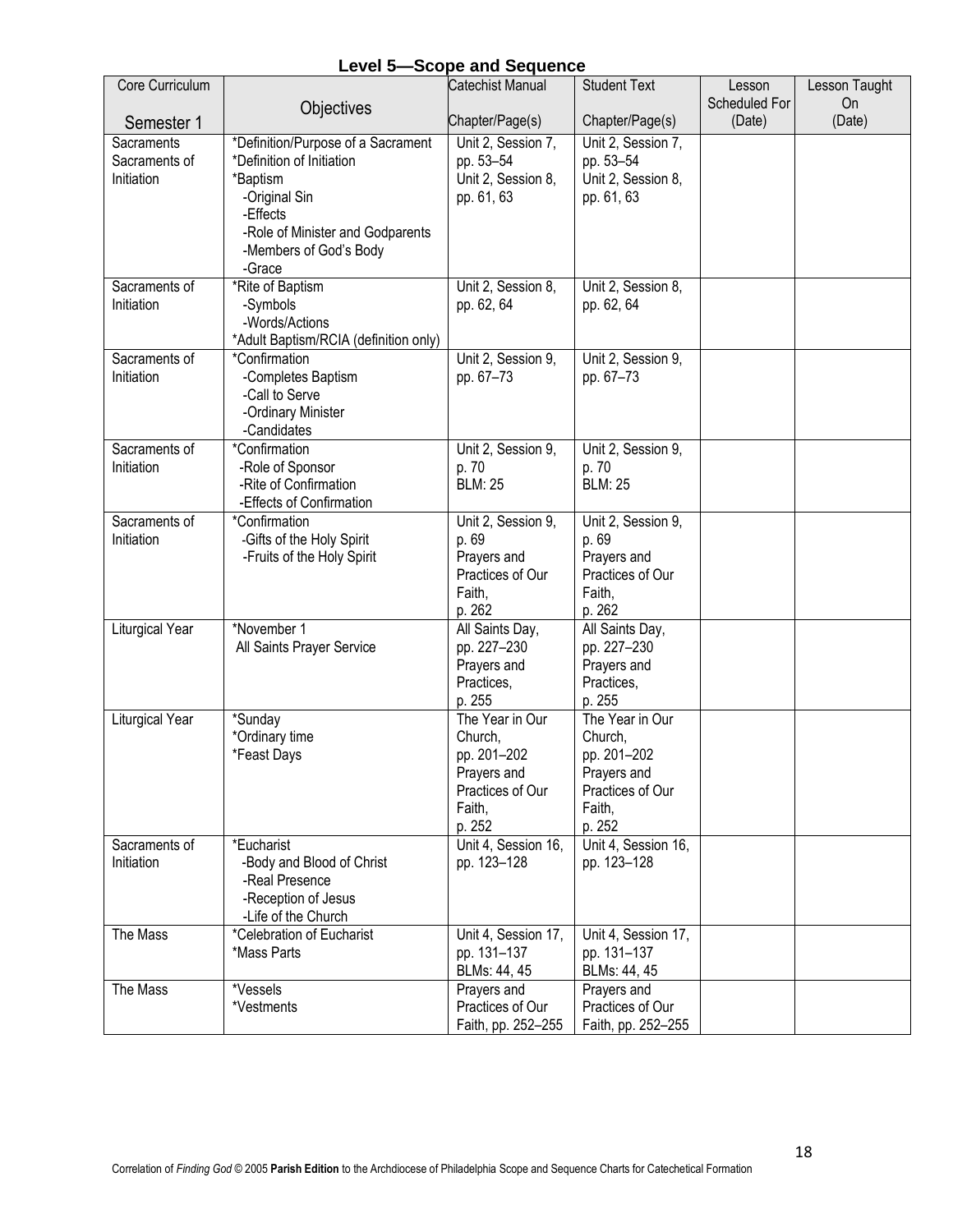|                                          |                                                                                                                          | Level <b>3</b> -Scope and Sequence                                                                                                                                |                                                                                                                                                                   |                                   |                               |
|------------------------------------------|--------------------------------------------------------------------------------------------------------------------------|-------------------------------------------------------------------------------------------------------------------------------------------------------------------|-------------------------------------------------------------------------------------------------------------------------------------------------------------------|-----------------------------------|-------------------------------|
| Liturgical Year                          | *Advent<br>*December 8<br>*Christmas<br><b>Advent Prayer Service</b>                                                     | Advent.<br>pp. 202, 203-206<br>Prayers and<br>Practices of Our<br>Faith,<br>p. 255<br>Christmas and<br>Epiphany,<br>pp. 202, 207-210<br><b>BLM: 66</b><br>Advent, | Advent,<br>pp. 202, 203-206<br>Prayers and<br>Practices of Our<br>Faith,<br>p. 255<br>Christmas and<br>Epiphany,<br>pp. 202, 207-210<br><b>BLM: 66</b><br>Advent, |                                   |                               |
|                                          |                                                                                                                          | p. 206                                                                                                                                                            | p. 206                                                                                                                                                            |                                   |                               |
| The Mass                                 | *Liturgical Environment<br>*Liturgical Ministers<br>*Eucharistic Worship Outside of<br>Mass                              | Unit 4, Session 17,<br>pp. 132-133<br>The Year in Our<br>Church, pp. 201-<br>202                                                                                  | Unit 4, Session 17,<br>pp. 132-133<br>The Year in Our<br>Church, pp. 201-<br>202                                                                                  |                                   |                               |
| Mary                                     | *Mother of God<br>*Mother of the Church<br>*Devotions and Prayers<br>*Days that Honor Mary                               | Unit 3, Session 14,<br>pp. 111-112<br>Prayers and<br>Practices of Our<br>Faith,<br>pp. 238, 242,<br>244-245<br>Songs of Our<br>Faith,<br>p. 275                   | Unit 3, Session 14,<br>pp. 111-112<br>Prayers and<br>Practices of Our<br>Faith,<br>pp. 238, 242,<br>244-245<br>Songs of Our<br>Faith,<br>p. 275                   |                                   |                               |
| Prayer<br>Sacramentals                   | *Definition<br>*Purpose/Meaning<br>*Kinds<br>*Forms                                                                      | Prayers and<br>Practices of Our<br>Faith,<br>pp. 236-245<br>Glossary,<br>p. 297                                                                                   | Prayers and<br>Practices of Our<br>Faith,<br>pp. 236-245<br>Glossary,<br>p. 297                                                                                   |                                   |                               |
| Core Curriculum<br>Semester <sub>2</sub> | Objectives                                                                                                               | <b>Catechist Manual</b><br>Chapter/Page(s)                                                                                                                        | <b>Student Text</b><br>Chapter/Page(s)                                                                                                                            | Lesson<br>Scheduled For<br>(Date) | Lesson Taught<br>On<br>(Date) |
| Sacraments of<br>Healing                 | *Penance and Reconciliation<br>-Definition<br>-Elements<br>*Penance and Reconciliation<br>-Sin<br>-Grace<br>-Forgiveness | Unit 2, Session 7,<br>p. 55<br>Unit 4, Session 18,<br>pp. 141-143<br>Prayers and<br>Practices of Our<br>Faith,<br>p. 251<br>BLMs: 46, 47, 48                      | Unit 2, Session 7,<br>p. 55<br>Unit 4, Session 18,<br>pp. 141-143<br>Prayers and<br>Practices of Our<br>Faith,<br>p. 251<br>BLMs: 46, 47, 48                      |                                   |                               |
| Sacraments of<br>Healing                 | *Rite of Reconciliation<br>*Communal Celebration<br>*Individual Confession<br>*Frequency<br>*Seal of Confession          | Unit 4, Session 18,<br>pp. 141, 142                                                                                                                               | Unit 4, Session 18,<br>pp. 141, 142                                                                                                                               |                                   |                               |
|                                          | Celebration of the Sacrament of<br>Penance or<br><b>Penitential Prayer Service</b>                                       | Unit 4, Session 18,<br>p. 144<br>Prayers and<br>Practices of Our<br>Faith,<br>pp. 256-257                                                                         | Unit 4, Session 18,<br>p. 144<br>Prayers and<br>Practices of Our<br>Faith,<br>pp. 256-257                                                                         |                                   |                               |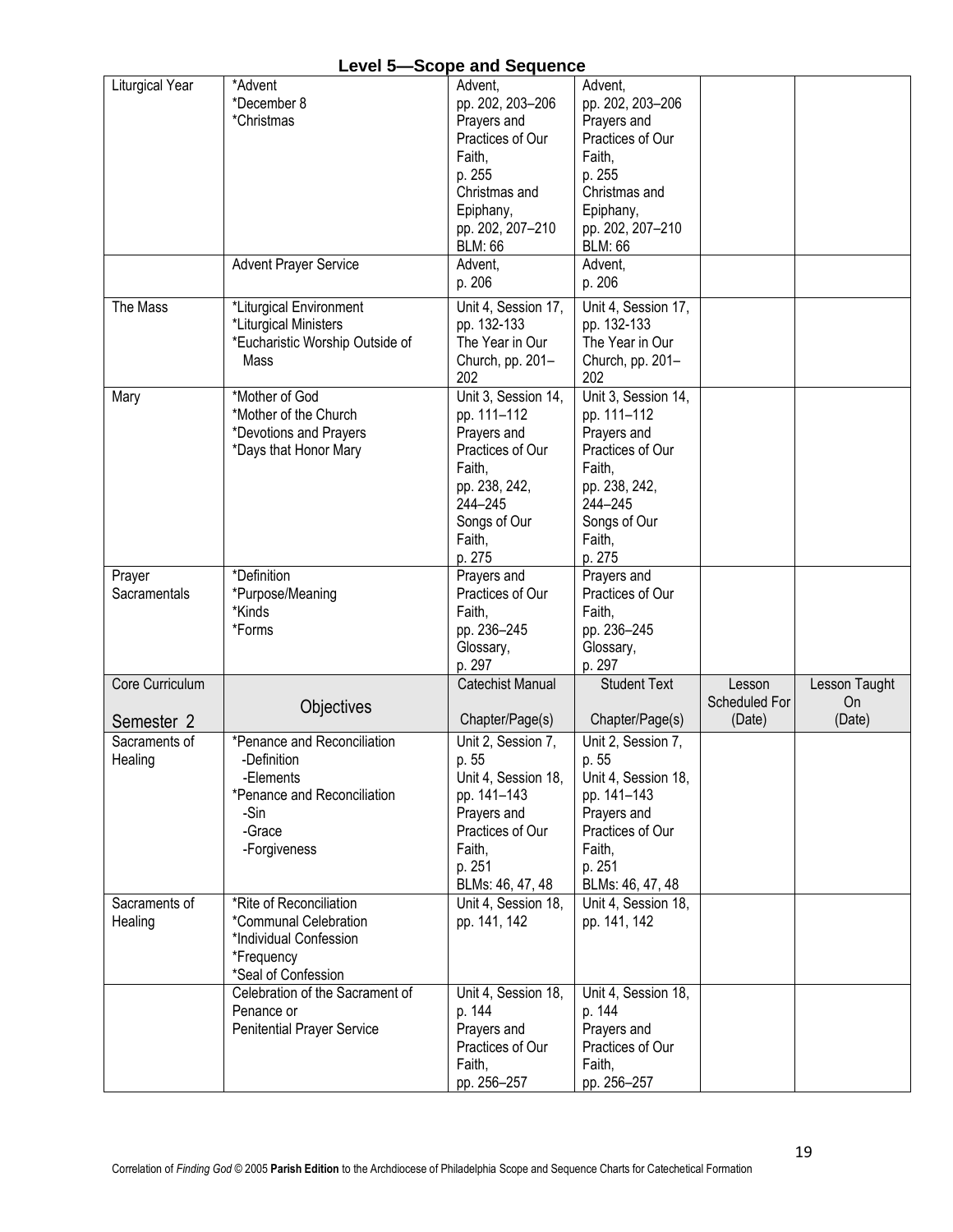|                   |                                                                | ro ana ooqaono      |                     |  |
|-------------------|----------------------------------------------------------------|---------------------|---------------------|--|
| Liturgical Year   | *Holy Days of Obligation                                       | The Year in Our     | The Year in Our     |  |
|                   | *Lent                                                          | Church,             | Church,             |  |
| Social Justice    | *Lenten Project-Alleviation of                                 | pp. 201-202         | pp. 201-202         |  |
|                   | Disease, Hunger, and Poverty                                   | Lent,               | Lent,               |  |
|                   |                                                                | pp. 211-214         | pp. 211-214         |  |
|                   |                                                                | Prayers and         | Prayers and         |  |
|                   |                                                                | Practices of Our    | Practices of Our    |  |
|                   |                                                                | Faith,              | Faith,              |  |
|                   |                                                                | pp. 255, 263-265    | pp. 255, 263-265    |  |
|                   |                                                                | BLMs: 6, 41, 68     | BLMs: 6, 41, 68     |  |
| Sacraments of     | *Anointing of the Sick                                         | Unit 4, Session 19, | Unit 4, Session 19, |  |
| Healing           |                                                                | pp. 147-150         | pp. 147-150         |  |
|                   |                                                                | Prayers and         | Prayers and         |  |
|                   |                                                                | Practices of Our    | Practices of Our    |  |
|                   |                                                                | Faith,              | Faith,              |  |
|                   |                                                                | p. 251              | p. 251              |  |
|                   |                                                                | BLMs: 50, 51        | BLMs: 50, 51        |  |
|                   | "Keeping God's Children Safe"<br><b>Personal Safety Lesson</b> |                     |                     |  |
| Sacraments at the | *Holy Orders                                                   | Unit 3, Session 12, | Unit 3, Session 12, |  |
| Service of        | -Degrees                                                       | pp. 91-95           | pp. 91-95           |  |
| Communion         | -Symbols                                                       | Prayers and         | Prayers and         |  |
|                   | -Priest                                                        | Practices of Our    | Practices of Our    |  |
|                   | -Deacon                                                        | Faith,              | Faith,              |  |
|                   |                                                                | pp. 243, 251        | pp. 243, 251        |  |
|                   |                                                                | BLMs: 28, 32        | BLMs: 28, 32        |  |
| Sacraments at the | *Matrimony                                                     | Unit 3, Session 13, | Unit 3, Session 13, |  |
| Service of        | -Definition                                                    | pp. 102-105         | pp. 102-105         |  |
| Communion         | -Couple                                                        | Prayers and         | Prayers and         |  |
|                   | -Ministers                                                     | Practices of Our    | Practices of Our    |  |
|                   | -Rite                                                          | Faith,              | Faith,              |  |
|                   |                                                                | p. 251              | p. 251              |  |
|                   |                                                                | <b>BLM: 35</b>      | <b>BLM: 35</b>      |  |
| Liturgical Year   | *Holy Week                                                     | Holy Week,          | Holy Week,          |  |
|                   | *Triduum                                                       | pp. 215-218         | pp. 215-218         |  |
|                   |                                                                | <b>BLM: 69</b>      | <b>BLM: 69</b>      |  |
|                   | Lenten Prayer Service or                                       | Lent,               | Lent,               |  |
|                   | Lenten Devotion                                                | p. 214              | p. 214              |  |
| Liturgical Year   | *Easter Sunday                                                 | The Year in Our     | The Year in Our     |  |
|                   | *Easter Season                                                 | Church,             | Church,             |  |
|                   |                                                                | pp. 201-202         | pp. 201-202         |  |
|                   |                                                                | Easter,             | Easter,             |  |
|                   |                                                                | pp. 219-222         | pp. 219-222         |  |
| Liturgical Year   | *Trinity Sunday                                                | The Year in Our     | The Year in Our     |  |
|                   | *Corpus Christi Sunday                                         | Church,             | Church,             |  |
|                   | *Solemnity of the Sacred Heart                                 | pp. 201-202         | pp. 201-202         |  |
|                   |                                                                | FindingGod.com:     |                     |  |
|                   |                                                                | Solemnity of the    |                     |  |
|                   |                                                                | Most Holy Body      |                     |  |
|                   |                                                                | and Blood of        |                     |  |
|                   |                                                                | Christ, Solemnity   |                     |  |
|                   |                                                                | of Trinity Sunday   |                     |  |
| Prayer            | *Definition                                                    | Prayers and         | Prayers and         |  |
|                   | *Expressions of Prayer                                         | Practices of Our    | Practices of Our    |  |
|                   |                                                                | Faith,              | Faith,              |  |
|                   |                                                                | pp. 236-245         | pp. 236-245         |  |
|                   |                                                                | Glossary,           | Glossary,           |  |
|                   |                                                                | p. 297              | p. 297              |  |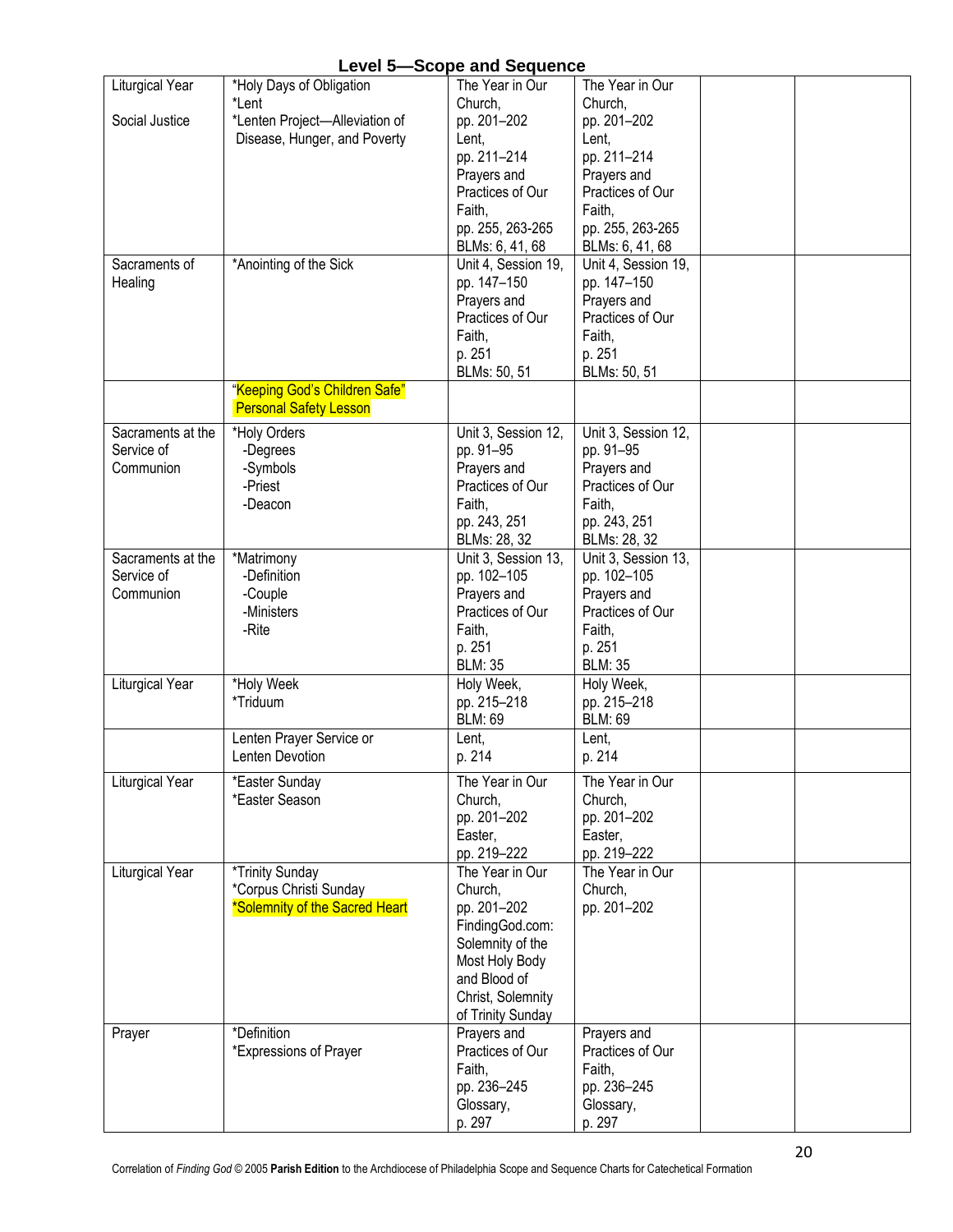| Sacraments     | *Review Sacrament of Confirmation | Unit 2, Session 9,  | Unit 2, Session 9,  |  |
|----------------|-----------------------------------|---------------------|---------------------|--|
| Social Justice | *Dignity of Work                  | pp. 69-71, 73       | pp. 69-71, 73       |  |
|                |                                   | Living Our Faith,   | Living Our Faith,   |  |
|                |                                   | p. 265              | p. 265              |  |
|                | May Devotion                      | FindingGod.com:     |                     |  |
|                |                                   | Marian Months,      |                     |  |
|                |                                   | Marian Devotions,   |                     |  |
|                |                                   | Marian Feasts,      |                     |  |
|                |                                   | Mary: The Yes that  |                     |  |
|                |                                   | Changed the         |                     |  |
|                |                                   | World, Marian       |                     |  |
|                |                                   | <b>Resources</b>    |                     |  |
| Level 5        | 'Seven Sacraments                 | Unit 4, Session 17, | Unit 4, Session 17, |  |
| Mastery List   | 'Mass(Parts, Vessels, Vestments)  | pp. 132–133         | pp. 132-133         |  |
|                | Holy Days of Obligation           | The Year in Our     | The Year in Our     |  |
|                | *Liturgical Seasons               | Church,             | Church.             |  |
|                |                                   | pp. 201-202         | pp. 201-202         |  |
|                |                                   | Prayers and         | Prayers and         |  |
|                |                                   | Practices of Our    | Practices of Our    |  |
|                |                                   | Faith,              | Faith,              |  |
|                |                                   | pp. 250-251, 255    | pp. 250-251, 255    |  |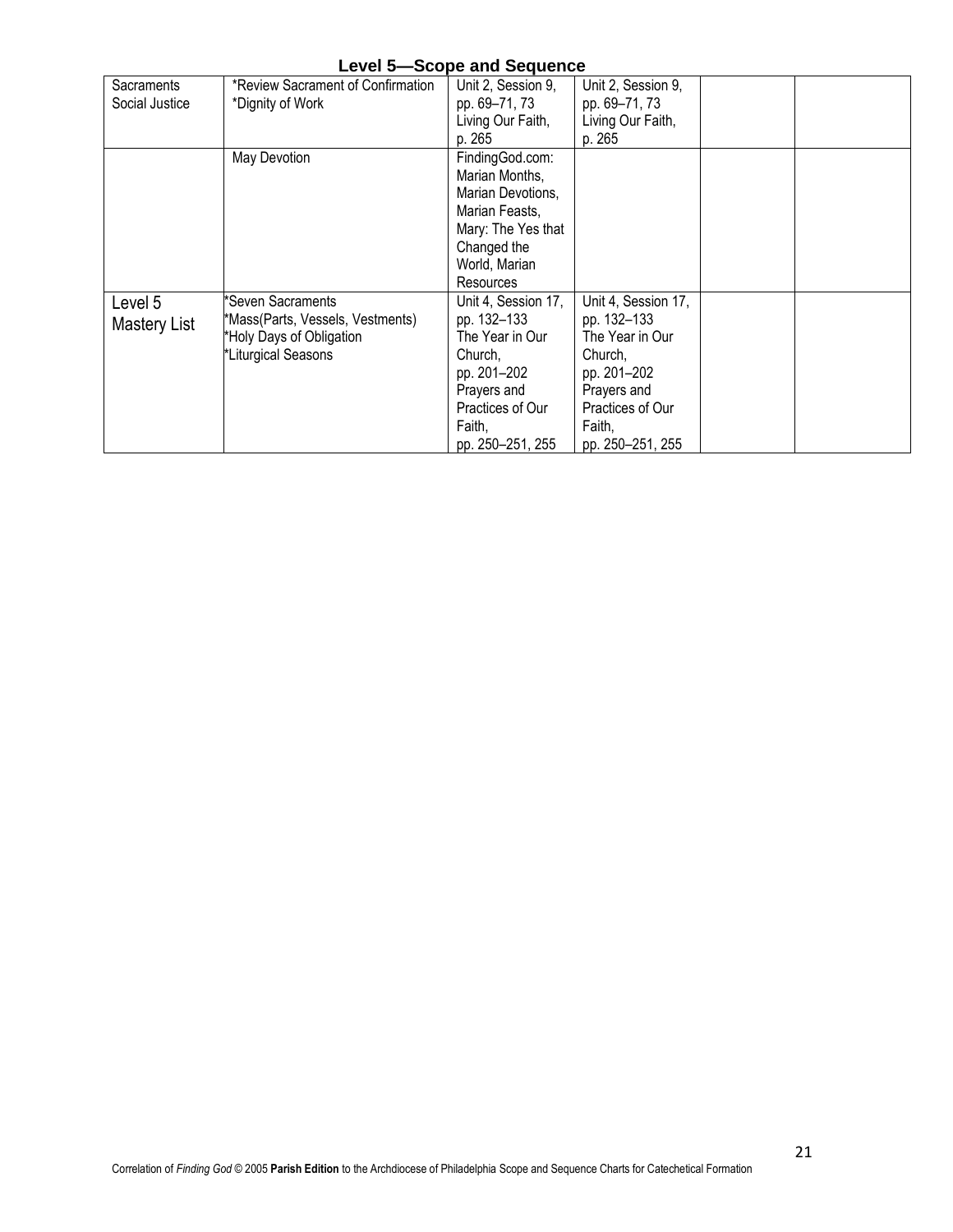| Core Curriculum |                                       | <b>Catechist Manual</b> | <b>Student Text</b> | Lesson Scheduled | Lesson Taught |
|-----------------|---------------------------------------|-------------------------|---------------------|------------------|---------------|
|                 | Objectives                            |                         |                     | For              | On            |
| Semester 1      |                                       | Chapter/Page(s)         | Chapter/Page(s)     | (Date)           | (Date)        |
| The Bible       | *Definition                           | Session 1,              | Session 1,          |                  |               |
|                 | *Use                                  | pp. 1c-10               | pp. 1-10            |                  |               |
|                 | *Structure<br>*New Testament          | Session 12,             | Session 12,         |                  |               |
|                 | *Importance of Bible                  | pp. 91a-98              | pp. 91-98           |                  |               |
| Old Testament   | *Major Events                         | Session 2,              | Session 2,          |                  |               |
|                 | -Creation                             | pp. 11a-18              | pp. 11-18           |                  |               |
|                 | -Sin                                  |                         |                     |                  |               |
| Old Testament   | *Major Events                         | Session 3,              | Session 3,          |                  |               |
|                 | -God's Response                       | pp. 19a-26              | pp. 19-26           |                  |               |
|                 | **Characteristics                     | Findinggod.com:         |                     |                  |               |
|                 | **Promise of Redeemer                 | Marian Feasts,          |                     |                  |               |
| Mary            | *Our Lady of the Rosary               | The Yes that            |                     |                  |               |
|                 |                                       | Changed the<br>World    |                     |                  |               |
| Old Testament   | *Major Events                         | Session 4,              | Session 4,          |                  |               |
|                 | -God's Response                       | pp. 27a-34              | pp. 27-34           |                  |               |
|                 | **Special People                      |                         |                     |                  |               |
|                 | --Abraham & Sarah                     |                         |                     |                  |               |
| Liturgical Year | *Definition                           | The Year in Our         | The Year in Our     |                  |               |
|                 | *Sunday                               | Church,                 | Church,             |                  |               |
|                 | *Ordinary Time<br>*November 1         | pp. 201a-202,<br>300    | pp. 201-202,<br>300 |                  |               |
|                 |                                       | All Saints and          | All Saints and      |                  |               |
|                 |                                       | All Souls Day,          | All Souls Day,      |                  |               |
|                 |                                       | pp. 227-229             | pp. 227-229         |                  |               |
|                 | Prayer Service for All Saints         | All Saints and          | All Saints and      |                  |               |
|                 |                                       | All Souls Day, p.       | All Souls Day, p.   |                  |               |
|                 |                                       | 230                     | 230                 |                  |               |
| Old Testament   | *Major Events                         | Session 6,              | Session 6,          |                  |               |
|                 | -God's Response                       | pp. 41c-41f,<br>43-47   | pp. 43-47           |                  |               |
|                 | **Special People<br>--Isaac & Rebekah |                         |                     |                  |               |
|                 | --Jacob, Leah, Rachel                 |                         |                     |                  |               |
| Old Testament   | <b>*Major Events</b>                  | Findinggod.com:         |                     |                  |               |
|                 | -God's Response                       | Joseph in Egypt         |                     |                  |               |
|                 | **Special People                      |                         |                     |                  |               |
|                 | --Joseph                              |                         |                     |                  |               |
| Old Testament   | *Major Events                         | Session 7,              | Session 7,          |                  |               |
|                 | -God's Response<br>**Special People   | pp. 51a-58              | pp. 51-58           |                  |               |
|                 | --Moses (Early Life)                  |                         |                     |                  |               |
| Old Testament   | *Major Events                         | Session 8,              | Session 8,          |                  |               |
|                 | -God's Response                       | pp. 59a-61              | pp. 59-61           |                  |               |
|                 | **Special People                      |                         |                     |                  |               |
|                 | --Moses (Leader/A-F)                  |                         |                     |                  |               |
| Old Testament   | *Major Events                         | Session 8,              | Session 8,          |                  |               |
|                 | -God's Response                       | pp. 62-66               | pp. 62-66           |                  |               |
|                 | **Special People                      |                         |                     |                  |               |
| Liturgical Year | --Moses (Leader/G-K)<br>*Advent       | Advent,                 | Advent,             |                  |               |
|                 | *Christmas                            | pp. 203-205             | pp. 203-205         |                  |               |
|                 |                                       | Christmas,              | Christmas,          |                  |               |
|                 |                                       | pp. 207-210             | pp. 207-210         |                  |               |

# **LEVEL 6—SCOPE AND SEQUENCE CHART**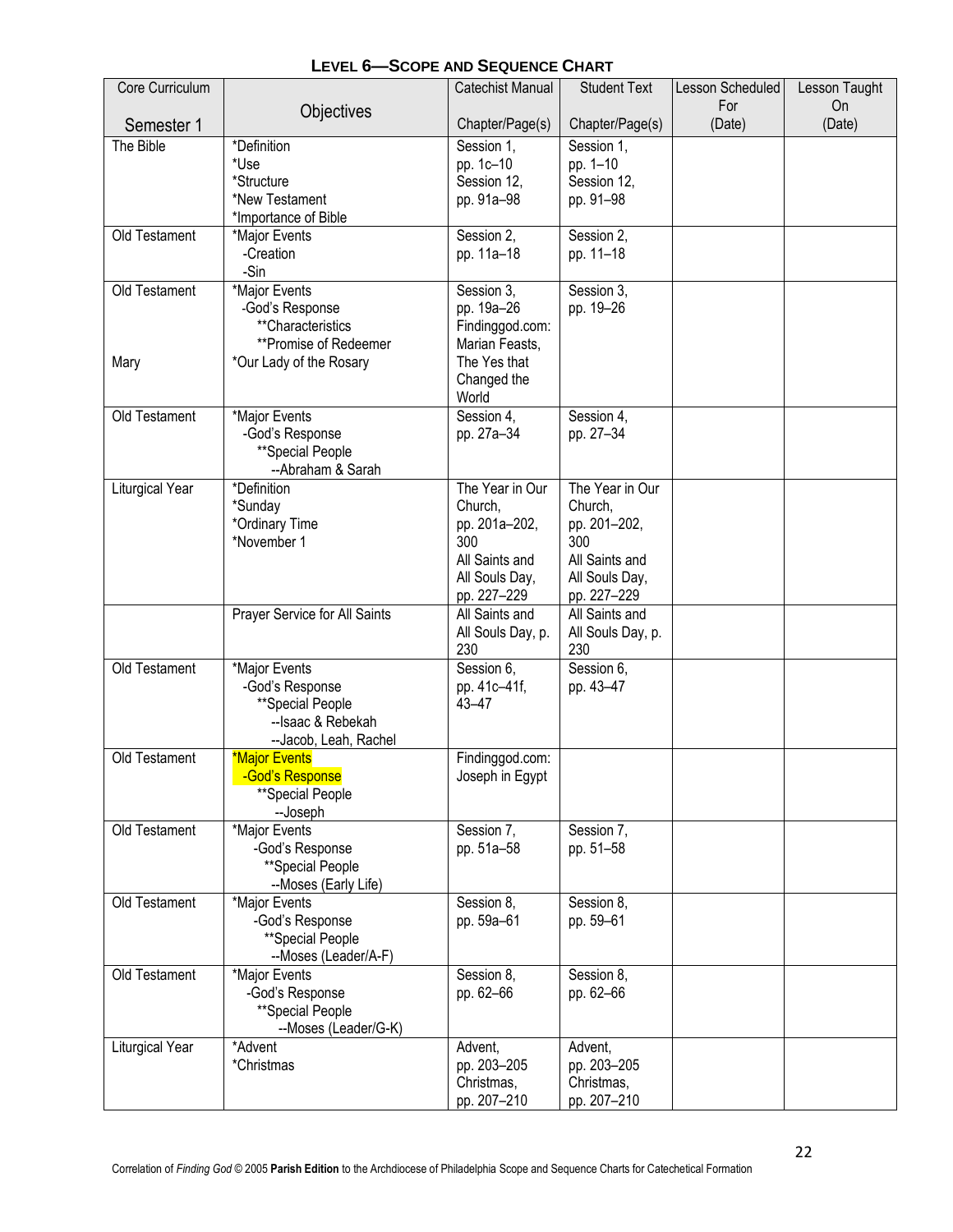|                             | <b>Advent Prayer Service</b>                                                                                                            | Advent,<br>p. 206                                                                                    | Advent,<br>p. 206                                                                                 |                                |                     |
|-----------------------------|-----------------------------------------------------------------------------------------------------------------------------------------|------------------------------------------------------------------------------------------------------|---------------------------------------------------------------------------------------------------|--------------------------------|---------------------|
| Social Justice              | Participation in Parish or<br>PREP Christmas Outreach Project                                                                           | Session 13,<br>pp. 99a-106<br>Session 14,<br>pp. 107a-111,<br>112-114<br>Session 23,<br>pp. 179a-186 | Session 13,<br>pp. 99-106<br>Session 14,<br>pp. 107-111,<br>112-114<br>Session 23,<br>pp. 179-186 |                                |                     |
| <b>Liturgical Year</b>      | *January 4<br>*January 5<br>*March 3                                                                                                    | Unit $2.$<br>Introduction,<br>pp. 41-42                                                              | Unit 2.<br>Introduction,<br>pp. 41-42                                                             |                                |                     |
| Core Curriculum             | Objectives                                                                                                                              | <b>Catechist Manual</b>                                                                              | <b>Student Text</b>                                                                               | <b>Lesson Scheduled</b><br>For | Lesson Taught<br>On |
| Semester 2<br>Old Testament | <b>*Major Persons and Events</b><br>-Joshua<br>-Judges                                                                                  | Chapter/Page(s)                                                                                      | Chapter/Page(s)                                                                                   | (Date)                         | (Date)              |
| Old Testament               | *Major Persons and Events<br>-Major Judges                                                                                              |                                                                                                      |                                                                                                   |                                |                     |
|                             | Celebration of the Sacrament of<br>Penance or Prayer Service                                                                            | Session 19,<br>pp. 147a-154<br>Prayers and<br>Practices of Our<br>Faith,<br>pp. 258-259              | Session 19,<br>pp. 147-154<br>Prayers and<br>Practices of Our<br>Faith,<br>pp. 258-259            |                                |                     |
| Liturgical Year             | *Lent<br>*Holy Week                                                                                                                     | Lent,<br>pp. 211-213<br>Holy Week,<br>pp. 215-218                                                    | Lent,<br>pp. 211-213<br>Holy Week,<br>pp. 215-218                                                 |                                |                     |
| Old Testament               | *Major Persons and Events<br>-Kings<br>**Saul<br>**David (Early Life)<br>"Keeping God's Children Safe"<br><b>Personal Safety Lesson</b> | Session 9,<br>pp. 67a-69                                                                             | Session 9,<br>pp. 67-69                                                                           |                                |                     |
| Old Testament               | *Major Persons and Events<br>-Kings<br>**David (Spiritual Significance)<br>**Solomon                                                    | Session 9,<br>pp. 72-79<br>Session 11,<br>pp. 81c-90                                                 | Session 9,<br>pp. 72–79<br>Session 11,<br>pp. 81-90                                               |                                |                     |
| Old Testament               | *Major Persons and Events<br>-Major Prophets                                                                                            | Session 16,<br>pp. 121c-130<br>Session 17,<br>pp. 131a-138                                           | Session 16,<br>pp. 121-130<br>Session 17,<br>pp. 131-138                                          |                                |                     |
| Old Testament               | *Major Persons and Events<br>-Women of the Bible                                                                                        | Session 9,<br>pp. 70-71                                                                              | Session 9,<br>pp. 70-71                                                                           |                                |                     |
|                             | Lenten Prayer Service or Project                                                                                                        | Session 24,<br>pp. 187a-191,<br>193-194<br>Lent,<br>p. 214                                           | Session 24,<br>pp. 187-191,<br>193-194<br>Lent,<br>p. 214                                         |                                |                     |

# **LEVEL 6—SCOPE AND SEQUENCE CHART**